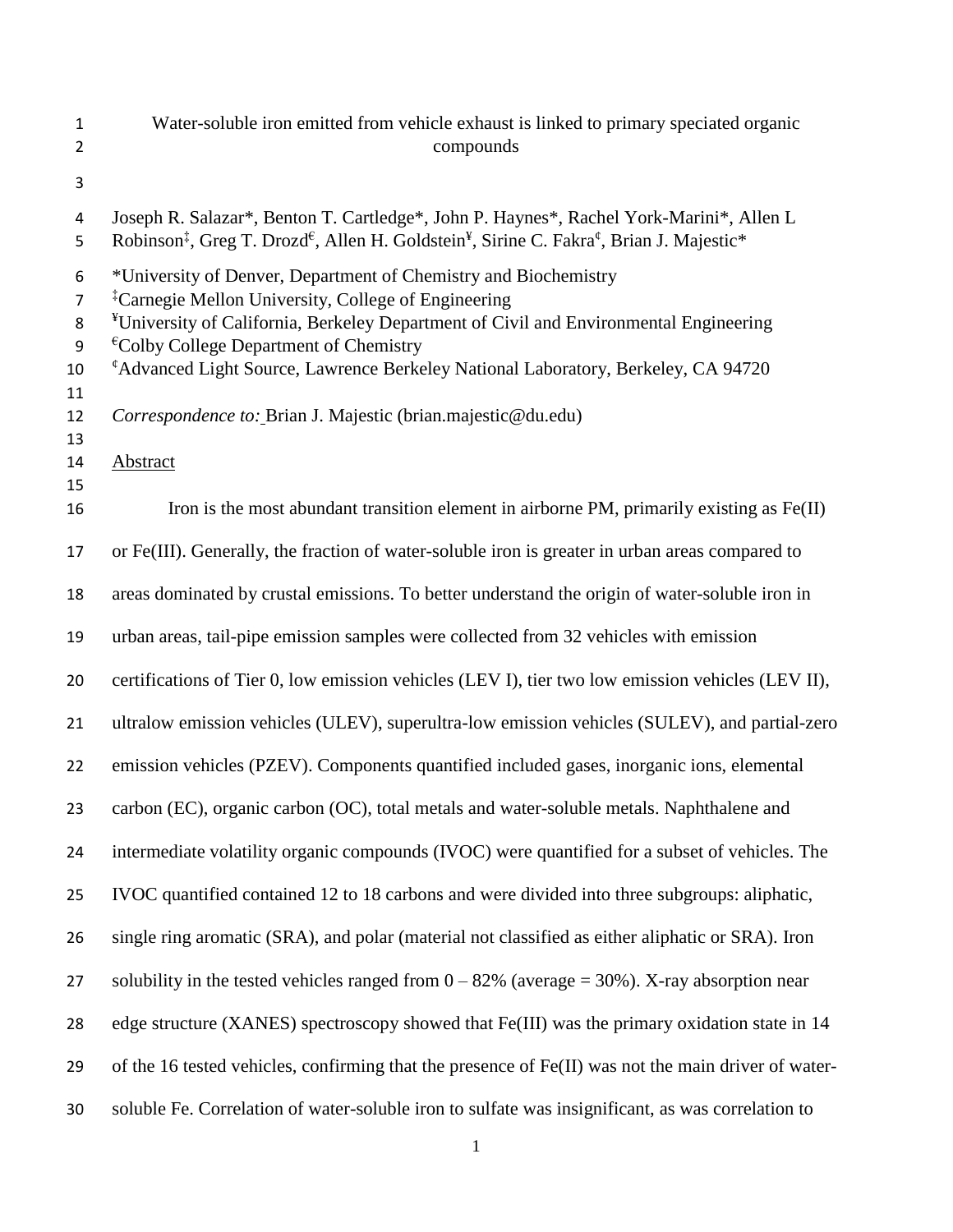31 every chemical component, except to naphthalene and some C12- C18 IVOCs with  $R^2$  values as high as 0.56. A controlled benchtop study confirmed that naphthalene, alone, increases iron solubility from soils by a factor of 5.5 and that oxidized naphthalene species are created in the extract solution. These results suggest that the large driver in water-soluble iron from primary vehicle tail-pipe emissions is related to the organic composition of the PM. We hypothesize that, during the extraction process, specific components of the organic fraction of the PM are oxidized and chelate the iron into water.

1. Introduction

 Iron has been identified as a limiting nutrient for phytoplankton in approximately half of the world's oceans, with deposition from the atmosphere as the major source (Moore and Abbott, 2002; Sholkovitz et al., 2012). Phytoplankton is one of the controlling factors of fixed nitrogen in many parts of the oceans and, consequently, plays a major role in the ocean's biogeochemical cycles (Baker et al., 2006; Chen and Siefert, 2004; Kraemer, 2004; Shi et al., 2012; Tagliabue et al., 2017). Also, water-soluble iron fractions are linked to the creation of reactive oxygen species (ROS) in lung fluid and in environmental matrices through Fenton chemistry (Hamad et al., 2016). These ROS impart oxidative stress on the respiratory system, contributing to various health effects (Landreman et al., 2008; Park et al., 2006; Verma et al., 2014).

 Annually, approximately 55 Tg of iron enters the atmosphere from crustal sources (Luo et al., 2008). Of this, 14-16 Tg are deposited into the ocean, impacting the marine life and influencing the ecosystems (Gao, 2003; Jickells et al., 2005). Typically, airborne iron from crustal sources ranges from 0.05-2% water-soluble of the total iron (Bonnet, 2004; Sholkovitz et al., 2012). Relative water-soluble iron in urban environments is higher, ranging from 2-50% of the total (Majestic et al., 2007; Sedwick et al., 2007; Sholkovitz et al., 2012). It is sugessted that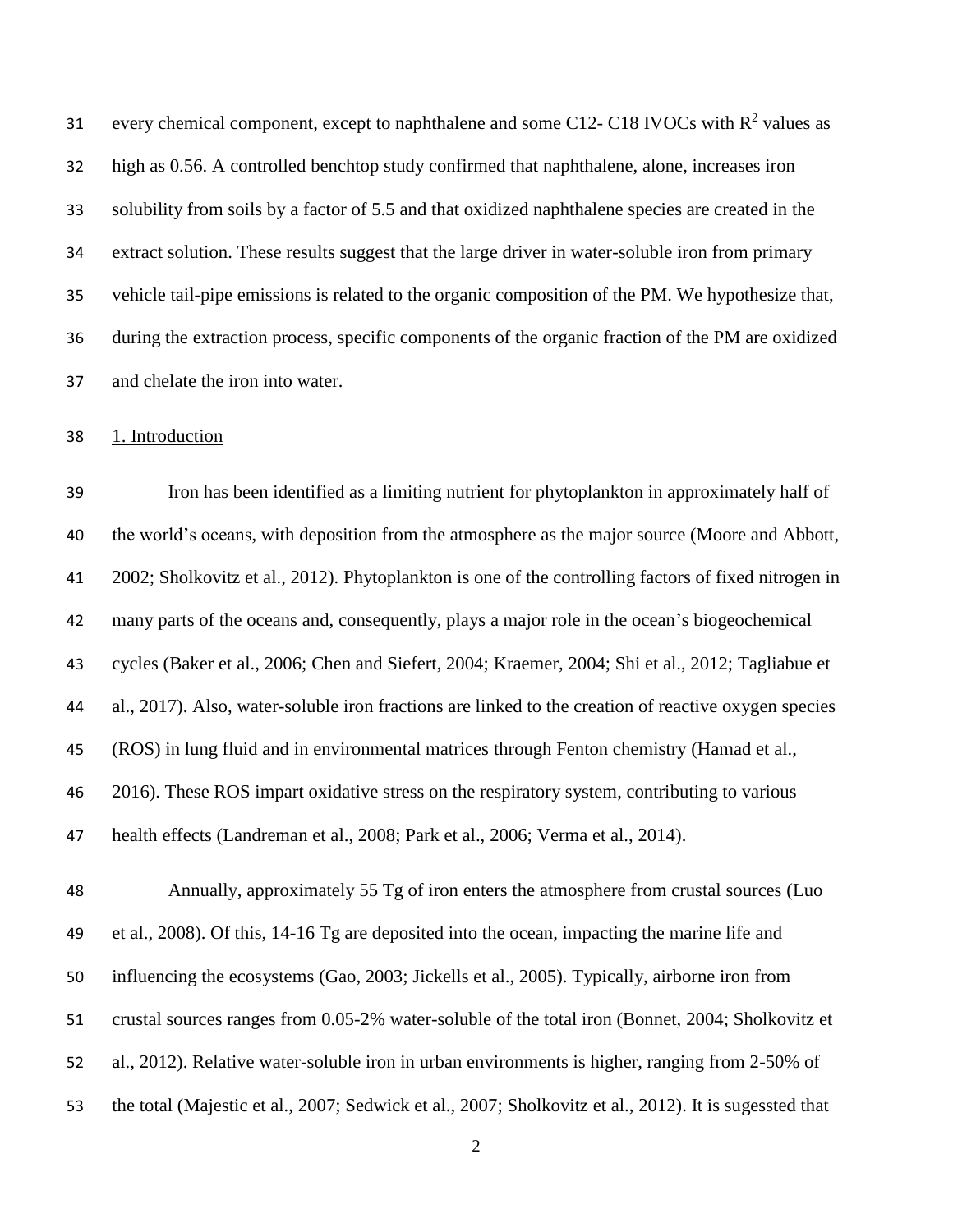combustion sources including fossil fuel burning, incinerator use and biomass burning may be a 55 large contributor to the water-soluble iron fraction, contributing  $0.66$ -1.07 Tg  $a^{-1}$  of water-soluble iron and this iron has been correlated to anthropogenic sources (Chuang et al., 2005; Luo et al., 2008; Sholkovitz et al., 2009). From these combustion sources, it has been shown that the species of iron differed greatly and had an impact in iron solubility (Fu et al., 2012). Even though total iron emissions from combustion sources are small in comparison to crustal sources, the relative insolubility of crustal iron leads to the possibility that combustion sources contribute 20%-100% of water-soluble iron into the atmosphere (Luo et al., 2008; Sholkovitz et al., 2012). Previous studies in tunnels and parking structures have reported iron ranging from five to 63 approximately  $3,500$  ng m<sup>-3</sup>, revealing that brake wear, tire wear, resuspended road dust, and tail pipe emissions can be important sources of trace elements (Kuang et al., 2017; Lawrence et al., 2013; Li and Xiang, 2013; Lough et al., 2005; Park et al., 2006; Verma et al., 2014). Iron is contained in many fuels which has pre-combusted concentrations ranging from 13-1000  $\mu$ g L<sup>-1</sup> (Lee and Von Lehmden, 1973; Santos et al., 2011; Teixeira et al., 2007). Within the engine, computational models of combustion in engines suggest that iron emissions could also originate from the fuel injector nozzle inside the engine block (Liati et al., 2015). There are many different factors that may contribute to water-soluble iron and, as a result, several different hypotheses have been developed relating to how iron is solubilized in ambient

atmospheres. First, correlation of ambient iron to sulfates in ambient aerosols suggest the

possibility of iron solubilization (Desboeufs et al., 1999; Hand et al., 2004; Mackie et al., 2005;

Oakes et al., 2012b). However, laboratory studies investigating the heterogeneous chemistry of

iron have not shown any change in iron water-solubility, speciation, or oxidation state upon

exposure to gaseous SO<sup>2</sup> (Cartledge et al., 2015; Luo et al., 2005; Majestic et al., 2007; Oakes et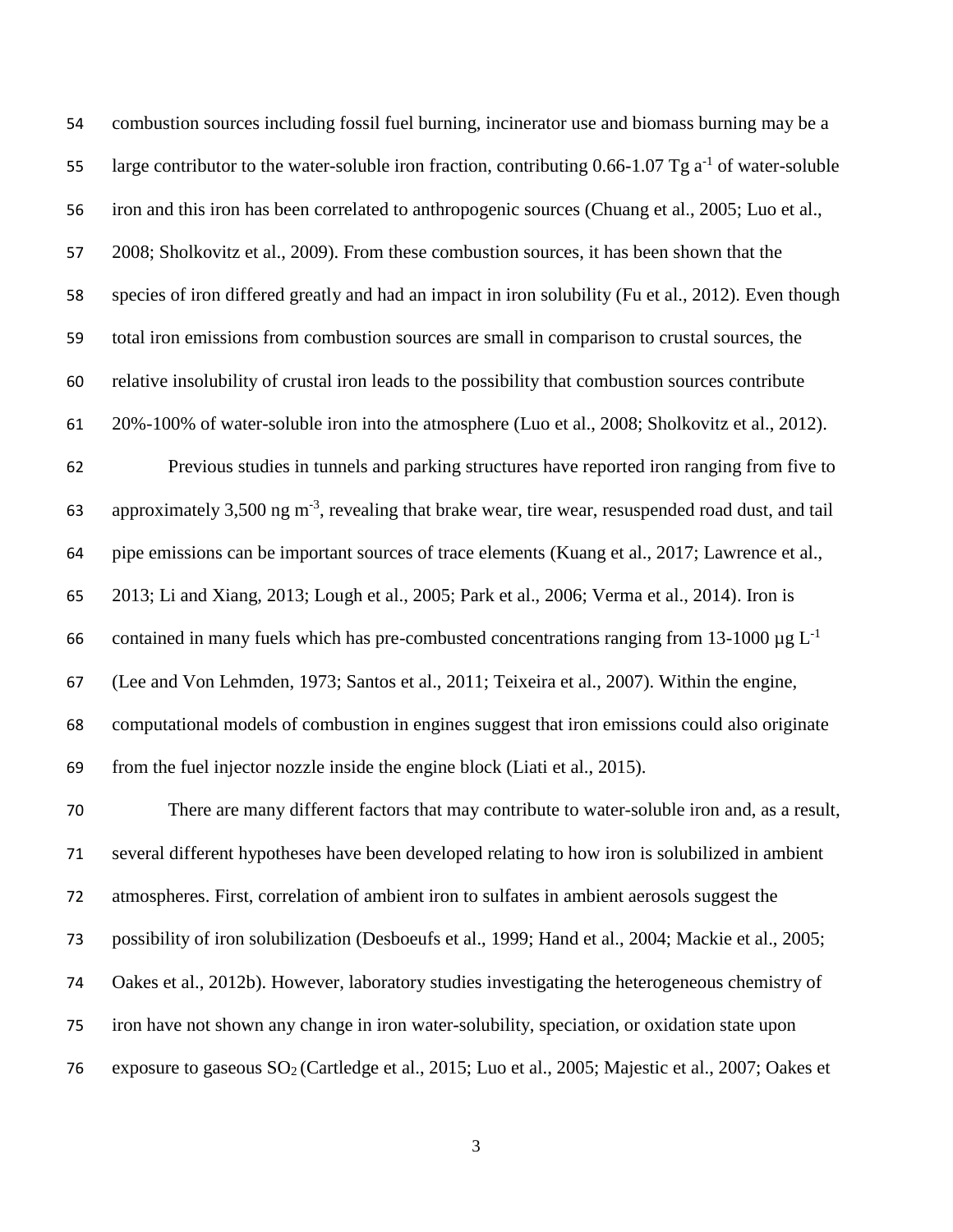al., 2012a). A second hypothesis is that particle-bound iron oxidation state may control iron water solubility. Thus far, the limited field studies have been unable to show that iron oxidation state is correlated to iron's resulting water solubility, as the majority of iron found in aerosol particles is in the less soluble Fe(III) oxidation state (Luo et al., 2005; Majestic et al., 2007; Oakes et al., 2012a). A third, broad, iron solubilization hypothesis emphasizes an iron-organic interaction (Baba et al., 2015; Vile et al., 1987). For example, a significant increase in water- soluble iron is observed in the presence of oxalate and formate in ambient aerosols and in cloud droplets (Paris et al., 2011; Zhu et al., 1993). Even when compared to sulfuric acid, oxalic acid results in a greater increase in iron solubility because of the organic iron interaction (Chen and Grassian, 2013). Other studies have suggested that the photolysis of polycyclic aromatic 87 hydrocarbons leads to reduced iron, which may result in greater iron water solubility (Faiola et al., 2011; Haynes and Majestic, 2019; Haynes et al., 2019; Pehkonen et al., 1993; Zhu et al., 1993). Vehicle exhaust contains many organic species including secondary organic aerosol (SOA) Single-ring aromatic compounds (C6-C9) PAHs, hopanes, steranes, alkanes, organic acids and intermediate volatility organic compound (IVOCs) which are longer chain organic species (Cheung et al., 2010; Zhao et al., 2016).

 In this study, we explore all three hypotheses (bulk ions, iron oxidation state, and organic speciation) in relation to iron solubility. Specifically, we examine the water-soluble iron emitted from 32 light duty gasoline vehicles with certifications of Tier 0, low emission vehicle (LEV I), tier two low emission vehicles (LEV II), ultralow emission vehicles (ULEV), superultra-low emission vehicles (SULEV), and partial-zero emission vehicles (PZEV). The total and water- soluble trace elements are compared to the ions, gaseous compounds, and organic emissions from the same vehicle set. Additionally, we acquired data on the emitted iron oxidation states on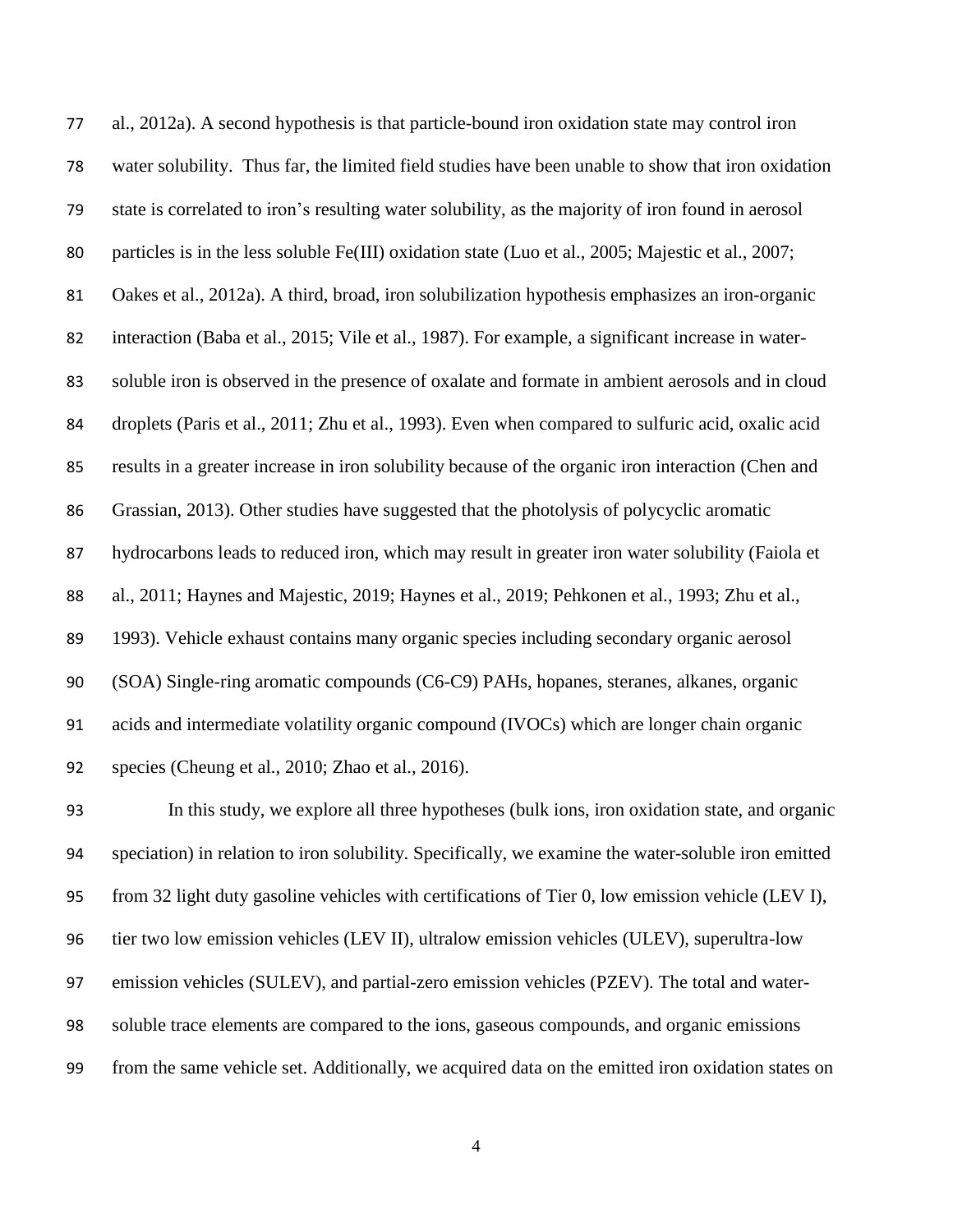| 100 | the exhaust particles. From this data set, real tail-pipe emission samples were explored to |
|-----|---------------------------------------------------------------------------------------------|
| 101 | discover how various components of automobile exhaust affect the water solubility of iron.  |
| 102 | 2. Materials and Methods                                                                    |

2.1. Sample Collection

 Exhaust samples from 32 gasoline vehicles were collected at the California Air Resources Board (CARB) Haagen-Smit laboratory over a six-week period. Standard emission test results from this campaign have been reported previously (Saliba et al., 2017). A description of the dynamometer, emission dilution system, and instrumentation used in the vehicle set up is provided elsewhere (May et al., 2014; Saliba et al., 2017). Briefly, each vehicle was tested on a dynamometer using the cold-start Unified California (UC) Drive Cycle or the hot start Modal Arterial Cycle 4. Emission samples were collected using a constant volume sampler from which 111 a slipstream of dilute exhaust was drawn at a flow rate of 47 L min<sup>-1</sup>. Particle phase emissions were collected using three sampling trains operated in parallel off of the end of the CVS dilution tunnel. Train 1 contained a Teflon filter (47 mm, Pall-Gelman, Teflo R2PJ047). Train 2 contained two quartz filters (47 mm, Pall-Gelman, Tissuquartz 2500 QAOUP) in series. Train 3 contained an acid-cleaned Teflon filter followed by a quartz filter (47 mm, Teflo, Pall Life 116 Sciences, Ann Arbor, MI) and the flow rate was 0.5 L min-1 through each Tenax tube. The particulate exhaust emissions were then collected on the pre-cleaned Teflon filters. The Teflon filters were stored in a freezer until extraction and analysis was performed. Filter holders were 119 maintained at  $47^{\circ}$ C during sampling as per the CFR86 protocol.

 The vehicles were recruited from private citizens, rental car agencies, or part of the Air Resource Board fleet. The vehicles tested were categorized by model years (1990-2014), vehicle type (passenger car and light-duty trucks), engine technologies (GDI and PFI), emission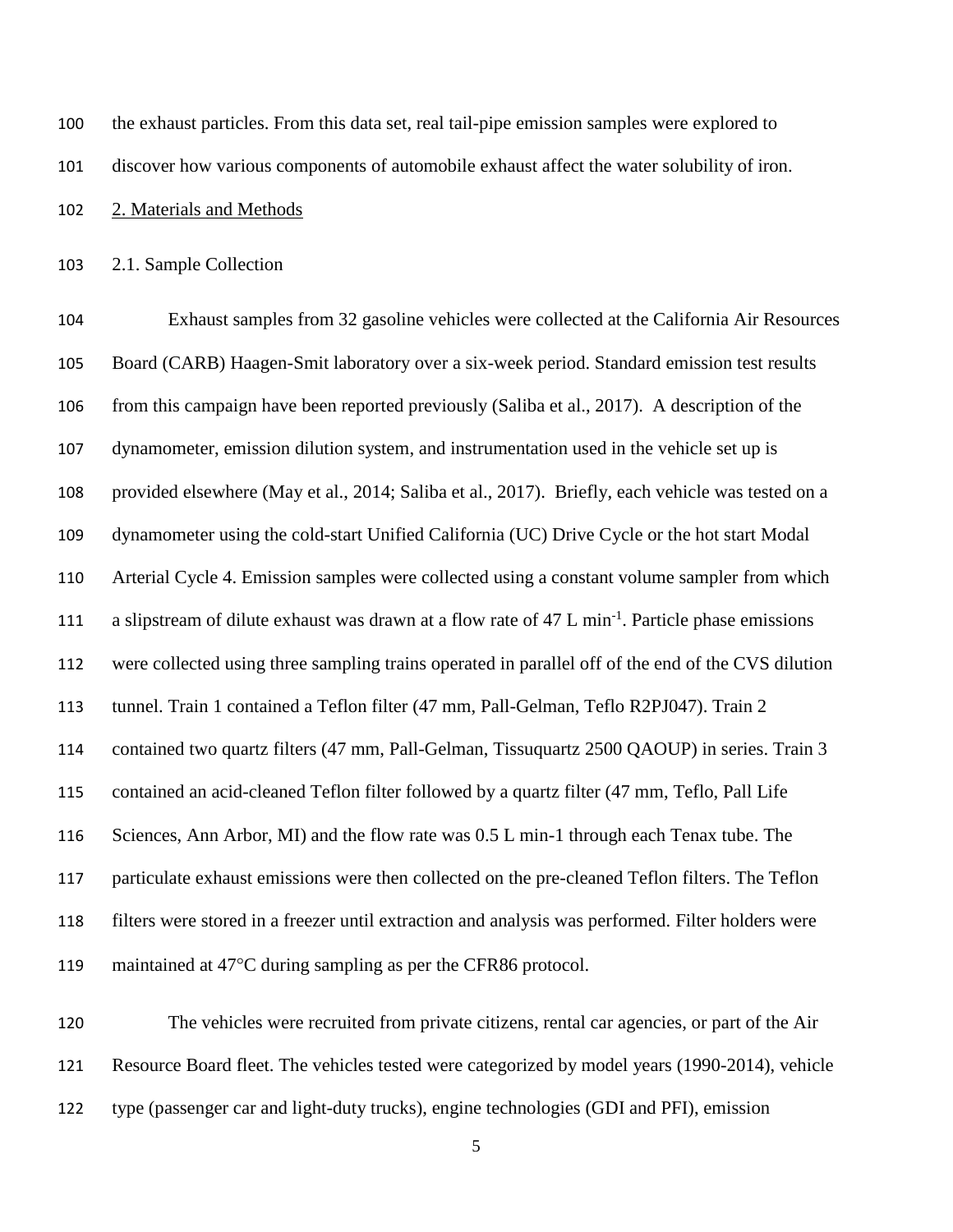certification standers (Tier1 to SULEV), make, and model. All vehicles were tested using the same commercial gasoline fuel which had a 10 % ethanol blend and a carbon fraction of 0.82 (Saliba et al., 2017).

126 Gases (CO, CO<sub>2</sub>, CH<sub>4</sub>, NO, and NO<sub>2</sub>) and total hydrocarbons (THC) were collected into 127 heated Tedlar bags by UC Drive Cycles. Analysis of CO and CO<sub>2</sub> was measured by 128 nondispersive infrared detectors (IRD-4000), CH<sub>4</sub> by gas chromatography, with detection by a 129 flame ionization detector (FID),  $NO_x$  by chemiluminescence (CLD 4000) and THC by FID (Drozd et al., 2016; Saliba et al., 2017). The Teflon filter in Train 1 was analyzed by ion chromatography for water-soluble anions and cations and procedure for these data presented elsewhere (Hickox et al., 2000). Train 2 included two parallel sets of Tenax-TA sorbent tubes (Gerstel) downstream of the Teflon filter. The first set was 2 tubes connected in parallel. One of these tubes was used to collect emissions during the cold start phase of UC (the first five minutes, commonly referred to as bag 1). The other tube was used to sample emissions during the combined hot-running and hot start phases of the UC (bags 1 and 2). The second set of sorbent tubes was connected in series to collect emissions over the entire UC test. The Teflo filter in Train 3 was used for total and water-soluble trace element analysis and particle-bound iron oxidation state and is the focus of this study.

2.2. Materials Preparation

 All vessel cleaning and analytical preparation for the trace elements was performed under a laminar flow hood with incoming air passing through a high efficiency particulate air (HEPA) 143 filter. All water used was purified to  $18.2 \text{ M}\Omega$ -cm (Milli-Q Thermo-Fisher Nanopore). Fifteen and 50 mL plastic centrifuge vials, Petri dishes (Fisher), Teflon forceps (Fisher), syringe (Fisher), nitro cellulose paper (Fisher), and syringe cases (Life Sciences Products) were prepped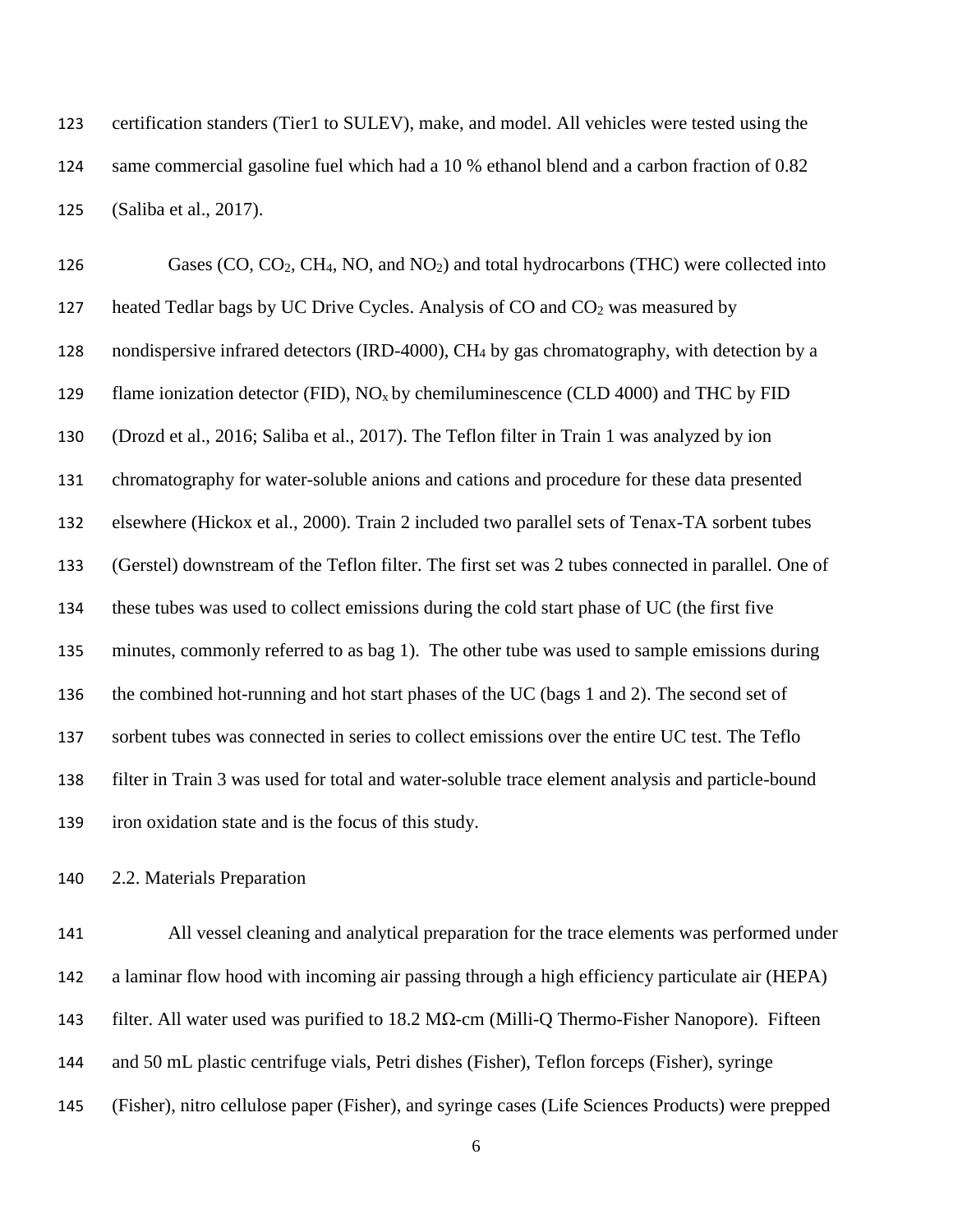| 146 | by an acid cleaning process. For the plastic centrifuge vials, Petri dishes, Teflon forceps, syringe,  |  |  |  |
|-----|--------------------------------------------------------------------------------------------------------|--|--|--|
| 147 | and syringe cases this involved 24-hour soaks in a 10% reagent grade nitric acid bath followed         |  |  |  |
| 148 | by 10% reagent grade hydrochloric bath then a 3% trace metal grade nitric acid (Fisher) resting        |  |  |  |
| 149 | bath with MQ rinses before, after and between each step. The nitro cellulose paper was cleaned         |  |  |  |
| 150 | by soaking in 2% HCl for 24 hours then rinsing with MQ water. Then, 2% HCl and MQ water                |  |  |  |
| 151 | were pushed through the filter. Teflon beaker liners were cleaned by an acetone rinse, then an         |  |  |  |
| 152 | overnight bath of 100% HPLC-grade acetonitrile and a final overnight bath of 5% trace-metal            |  |  |  |
| 153 | grade nitric acid. 0.20 micron syringe filters (Whatman, Marlborough, MA) were prepared with           |  |  |  |
| 154 | 10% trace-metal grade hydrochloric acid, MQ water and 5% nitric acid rinse.                            |  |  |  |
| 155 | The 47 mm Teflon filters were cleaned by submerging them in 10% trace metal grade                      |  |  |  |
| 156 | nitric acid and rinsing with MQ water. The filters were then stored in the acid cleaned Petri          |  |  |  |
| 157 | dishes and sealed with Teflon tape for storage.                                                        |  |  |  |
| 158 | 2.3. Water-soluble metals sample preparations                                                          |  |  |  |
| 159 | Water-soluble elements were extracted for 2 hours from the Teflon filter on a shaker table             |  |  |  |
| 160 | in 10 mL of MQ water. The water extract was filtered with $2 \mu m$ pore size nitro cellulose filters. |  |  |  |
| 161 | The Teflon filter and the nitro cellulose filters were saved for total metals digestion. The water-    |  |  |  |
| 162 | soluble element extract was acidified to 5% trace-metal grade nitric acid and 2.5% trace-metal         |  |  |  |
| 163 | grade hydrochloric acid to be analyzed by inductively coupled plasma mass spectrometry (ICP-           |  |  |  |
| 164 | MS, Agilent 7700).                                                                                     |  |  |  |
| 165 | 2.4. Sample preparation for total elemental analysis                                                   |  |  |  |

166 After the polymethylpentene ring was removed from the Teflon filters and ~3% of the filters were measured and cut using a ceramic blade and saved for X-ray absorption near edge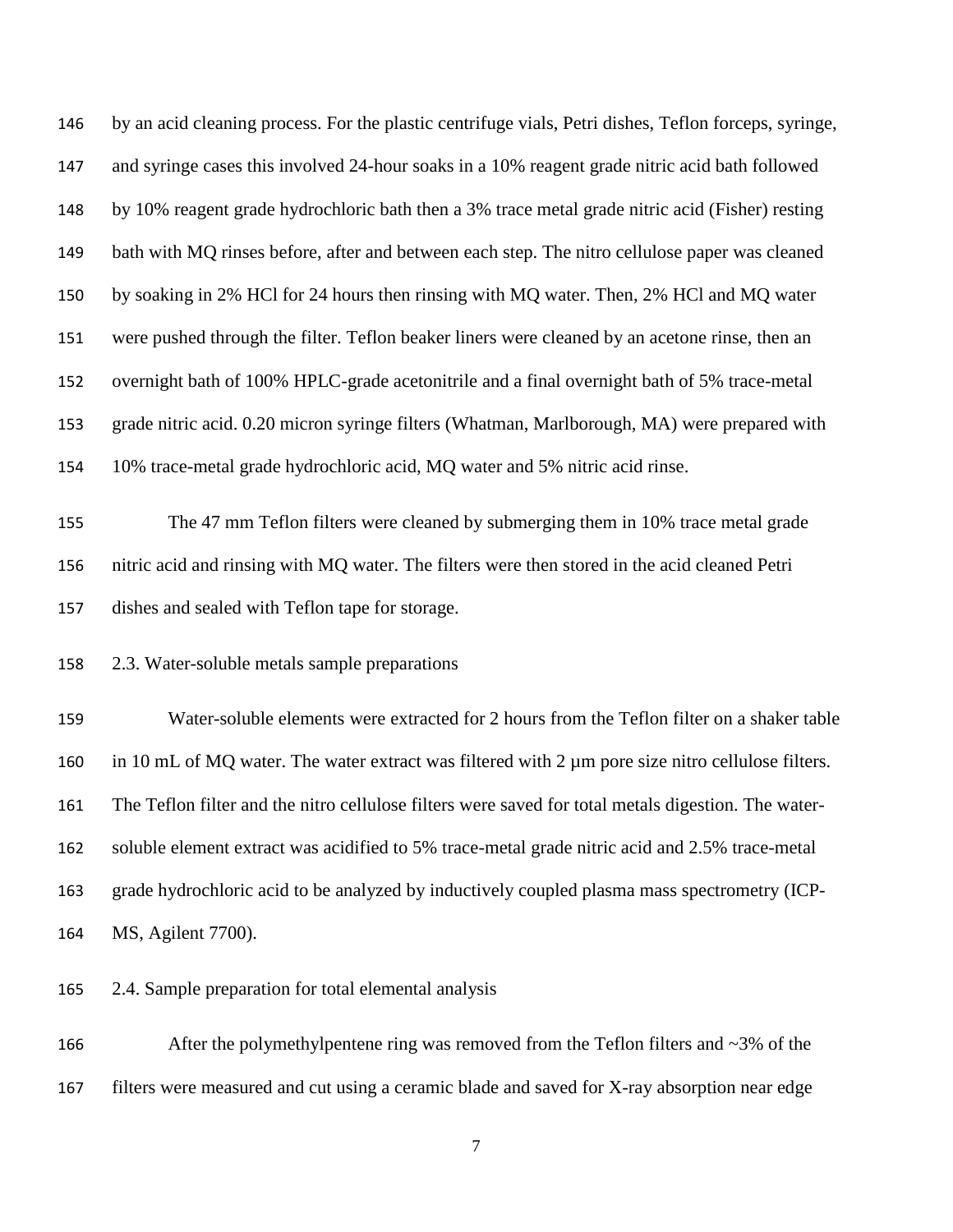structure (XANES) spectroscopy, then the water-soluble elements were extracted, and lastly the polymethylpentene ring was removed from the Teflon filters. The Teflon and the nitro cellulose filters for each sample were placed together into a microwave digestion vessel. To each digestion vessel, 750 µL of concentrated trace metal grade nitric acid, 250 µL of concentrated trace grade 172 hydrochloric acid, 100 µL of concentrated trace grade hydrofluoric acid, and 100 µL of 30% hydrogen peroxide was added. These samples were digested (Ethos EZ, Milestone Inc) according 174 to the following a temperature program: 15-minute ramp to 200  $\degree$ C, then held at 200  $\degree$ C for 15 minutes, and a 60-minute cooling period.(Cartledge and Majestic, 2015) The samples were cooled to room temperature for 1 hour and the solution was diluted to 15 mL with MQ water and analyzed via ICP-MS.

2.5. Elemental analysis

 Blank filters and standard reference materials (SRMs) were digested alongside the exhaust samples using the same digestion process described above. Three SRMs were used to address the recoveries of our digestion process: urban particulate matter (1648a, NIST), San Joaquin Soil (2709a, NIST), and Recycled Auto Catalyst (2556, NIST). The recoveries of the SRMs were between 80-120%. The elements analyzed included Na, Mg, Al, K, Ca, Ti, V, Cr, Mn, Fe, Co, Ni, Cu, Zn, As, Se, Rb, Sr, Mo, Rh, Pd, Ag, Cd, Sb, Cs, Ba, Ce, Pt, Pb, U. Indium (~1 ppb) was used as an internal standard and a He collision cell was used to remove isobaric interferences.

2.6. XANES Spectroscopy

 X-ray absorption near-edge structure (XANES) and micro X-ray fluorescence (μXRF) data for 16 vehicle exhaust samples were collected at the Advanced Light Source Microprobe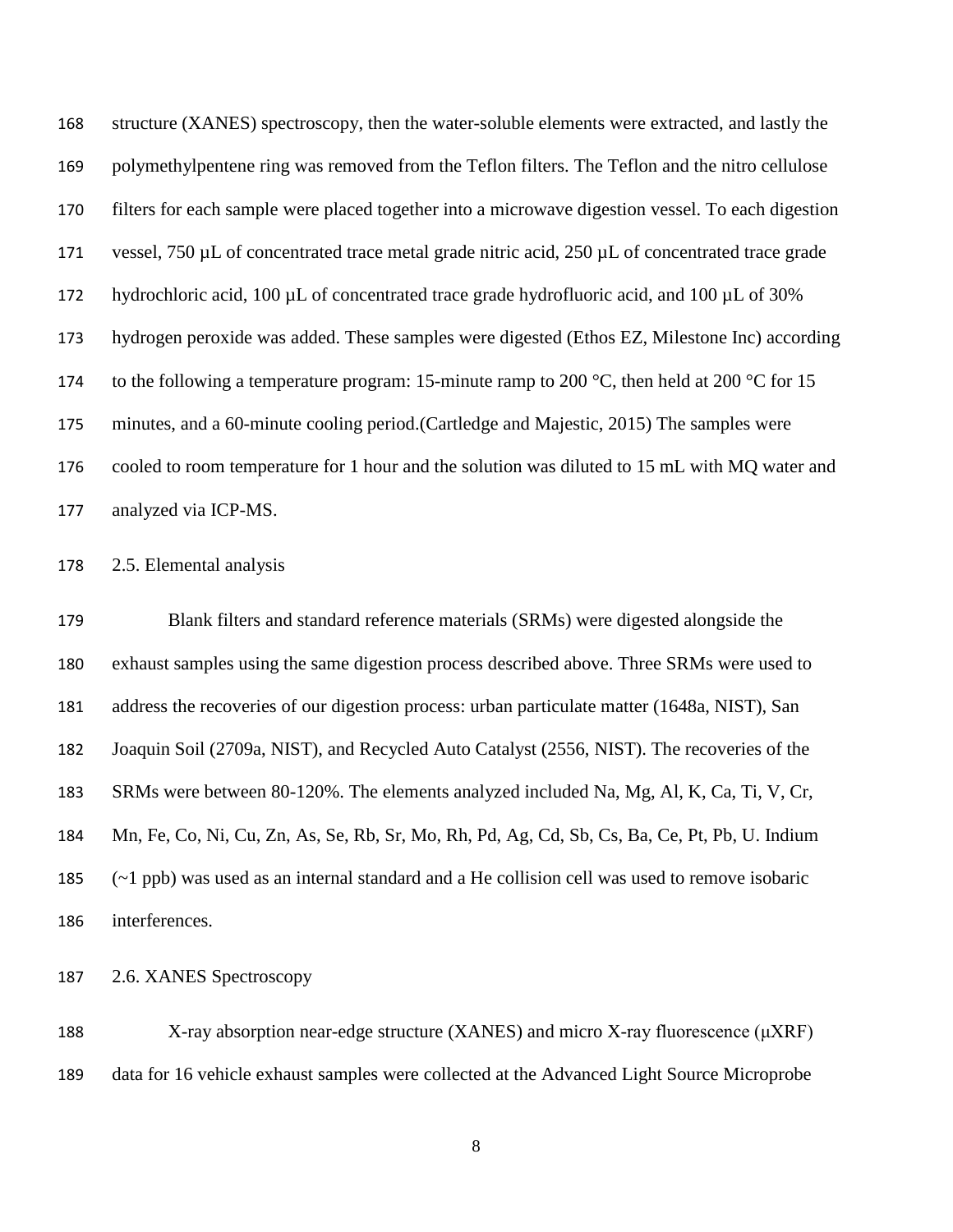beamline (10.3.2), Lawrence Berkeley National Laboratory, Berkeley, CA (Marcus et al., 2004). 191 To locate iron spots on the filters, a broad  $\mu$ XRF elemental map of each sample was acquired at 192 10 keV using  $12 \mu m$  by  $12 \mu m$  pixel size and 50 ms dwell time per pixel.  $\mu$ XRF spectra were simultaneously recorded on each pixel of the map. Iron oxidation state and iron-bearing phases were investigated using iron K-edge extended XANES. The spectra were recorded in fluorescence mode by continuously scanning the Si (111) monochromator (Quick XAS mode) from 7011 to 7415 eV. The data were calibrated using an iron foil with first derivative set at 7110.75 eV (Kraft et al., 1996). All data were recorded using a seven-element solid state Ge detector (Canberra, ON). The spectra were deadtime corrected, deglitched, calibrated, pre-edge background subtracted and post-edge normalized using a suite of LabVIEW custom programs available at the beamline (Marcus et al., 2008). To rapidly survey iron oxidation state, a valence scatter plot was generated from normalized XANES data using a custom Matlab code and a large database of iron standards (10.3.2 XAS database) (Marcus et al., 2008). Least-square linear combination fitting (LCF) was subsequently performed in the range 7090 to 7365 eV to confirm iron valence and further identify the major mineral groups present. The best fit was chosen based 205 on 1) minimum normalized sum-square value (NSS=100×[ $\sum (\mu_{exp} - \mu_{fit})^2 / \sum (\mu_{exp})^2$ ]), where the addition of a spectral component to the fit required a 10% or greater improvement in the NSS 207 value, and 2) on the elements detected in the  $\mu XRF$  spectrum recorded on each XANES spot. 208 The uncertainty on the percentages of species present is estimated to be  $\pm 10\%$ .

2.7. Organic Speciation

 A subset (10) of the 32 samples were quantified for IVOC using electron impact ionization 211 with methods similar to that of Zhao et al., except adapted for GCxGC methods (Zhao et al., 2015, 2016). IVOC material was classified into three categories: aliphatic, single ring aromatic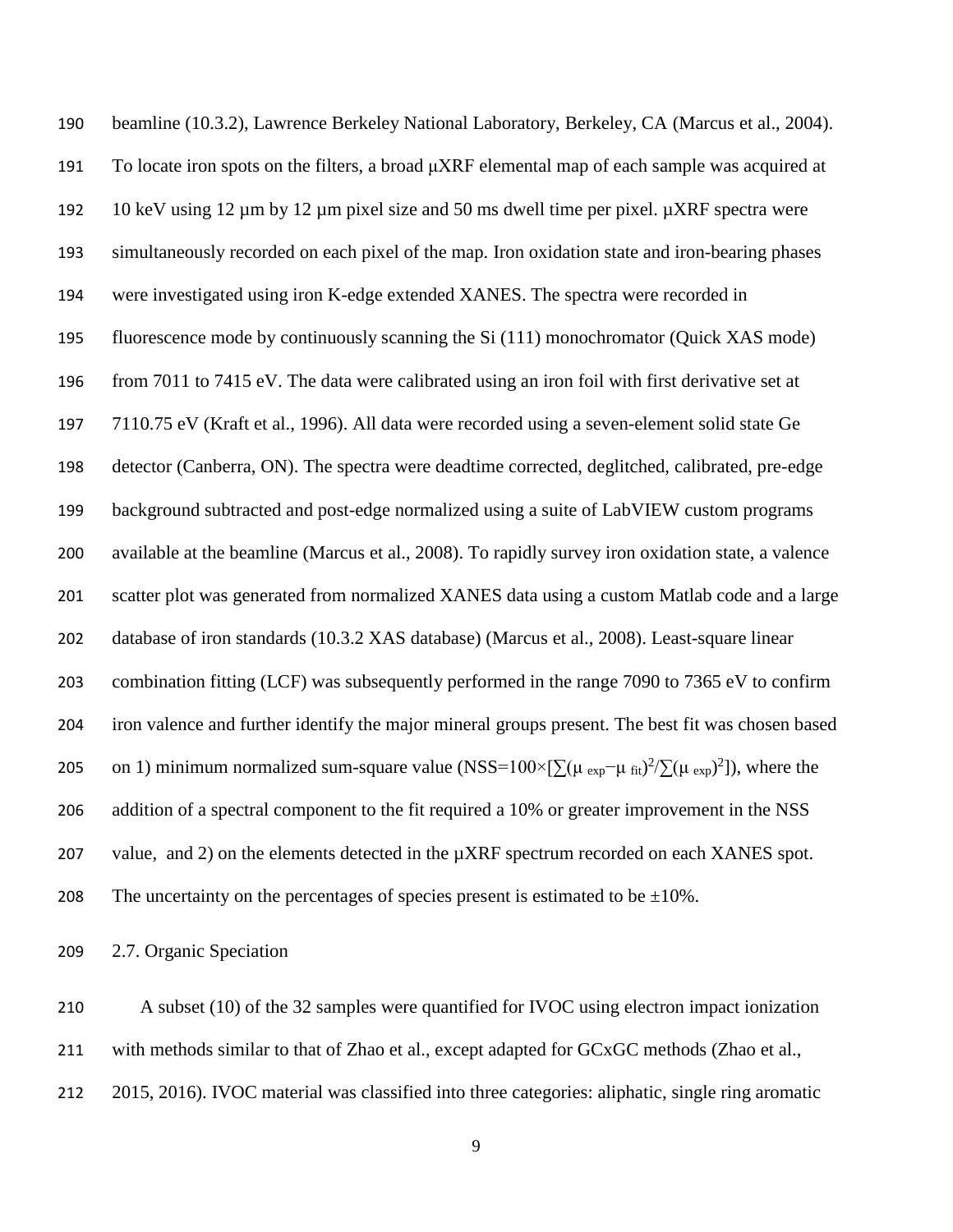(SRA), and polar (Drozd et al., 2019). Classification within these three classes of compounds was determined by differences in second dimension retention time (polarity space) and by mass spectral characteristics in our GCxGC-MS analysis. All three classes of compounds were quantified by either compound specific calibration using known standards or relating total ion chromatogram (TIC) signals to calibration standards of similar volatility and polarity. In GCxGC, the TIC signal corresponds to a blob, or a region in volatility and polarity retention space. The GC-Image software package was used to create blobs from 2D chromatograms. Compounds were quantified by relating their TIC signal to that of the nearest standard in terms of polarity and volatility. Volatility bins were defined that are evenly spaced with their center elution times corresponding to each *n*-alkane. TIC blobs were quantified using the calibration for the available standard of similar polarity in the same volatility bin.

2.8. Emission Factor Calculations

 Emissions data are presented as fuel-based emission factors (EF). Emission factors are calculated as the amount of analyte emitted by mass per gram of fuel emitted.

$$
EF_i(g \ g - fuel^{-1}) = \Delta m_i \frac{x_c(g)}{\Delta CO_2(g) + \Delta CO(g) + \Delta THC(g)}
$$

228  $\Delta CO_2$ ,  $\Delta CO$ , and  $\Delta THC$  are the background corrected carbon concentration of  $CO_2$ , CO, and 229 THC (Drozd et al., 2016; Goldstein et al., 2017), respectively.  $x_c$  is the fuel carbon mass fraction of 0.82. ∆m<sup>i</sup> is the blank subtracted concentrations of species *i*.

## 2.9. Naphthalene and Iron Benchtop Study

 To better understand the production of soluble iron during the water extraction process, a bench-top study was performed using three varying forms of iron with naphthalene. The iron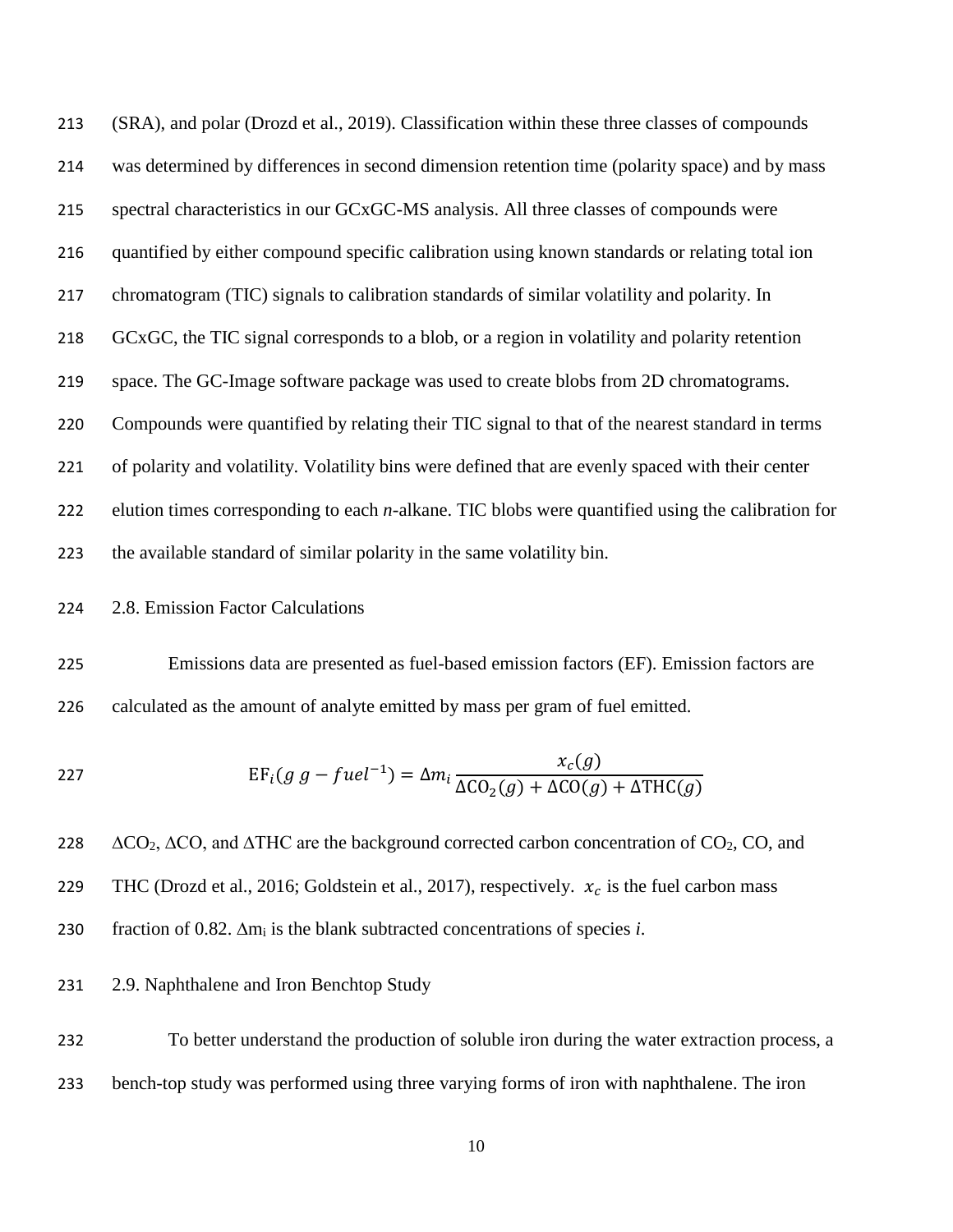| 234 | stock solutions/suspensions included: 1) standardized San Joaquin soil (NIST SRM 2709a)                              |
|-----|----------------------------------------------------------------------------------------------------------------------|
| 235 | containing 25 ppm total iron (soluble + insoluble) iron to determine the effects of crustal iron, 2)                 |
| 236 | iron(II) sulfate to a concentration of 25 ppm to examine the effect of a soluble iron(II) source,                    |
| 237 | and 3) iron(III) sulfate to examine a source of soluble iron(III). In parallel, 100 mg of                            |
| 238 | naphthalene crystals were added to 200 mL of MQ water. For the experiment, 99 mL of the                              |
| 239 | naphthalene suspension and 1 mL of the iron suspension were added to Teflon liners (250 ppb                          |
| 240 | iron total), which were inserted into a jacked glass beaker temperature controlled to 25 °C. After                   |
| 241 | 16 hr of stirring, 2 ml were filtered $(0.2 \mu m)$ and acidified to 5% nitric acid. Soluble iron released           |
| 242 | from the soil both in the presence and absence of naphthalene was analyzed by ICP-MS.                                |
| 243 | Chemical changes in naphthalene in the presence and absence of iron were monitored by HPLC.                          |
| 244 | 3. Results and Discussion                                                                                            |
| 245 | 3.1. Total and water-soluble element exhaust concentrations                                                          |
| 246 | Table 1:                                                                                                             |
| 247 | Emissions of ions, organic species, gaseous species, and EC/OC from these tests have                                 |
| 248 | been published previously (Drozd et al., 2016, 2019; Goldstein et al., 2017; Saliba et al., 2017).                   |
| 249 | In order to obtain a better understanding of the factors that influence iron solubility, we compare                  |
| 250 | these with the total elements, trace elements, and iron oxidation state measurements. Generally,                     |
| 251 | the elements with the highest EF are the lighter crustal elements Ca, Al, and Fe, with average EF                    |
| 252 | 200, 100, and 80 $\mu$ g kg-fuel <sup>-1</sup> (Table 1), respectively. Iron has the third highest average EF of all |
| 253 | the elements and the highest of all transition elements, ranging from $0 - 200 \mu g$ Fe kg-fuel <sup>-1</sup> .     |
|     |                                                                                                                      |
| 254 | This is followed by three first row transition elements: Zn, Cu, and Ni with the respective                          |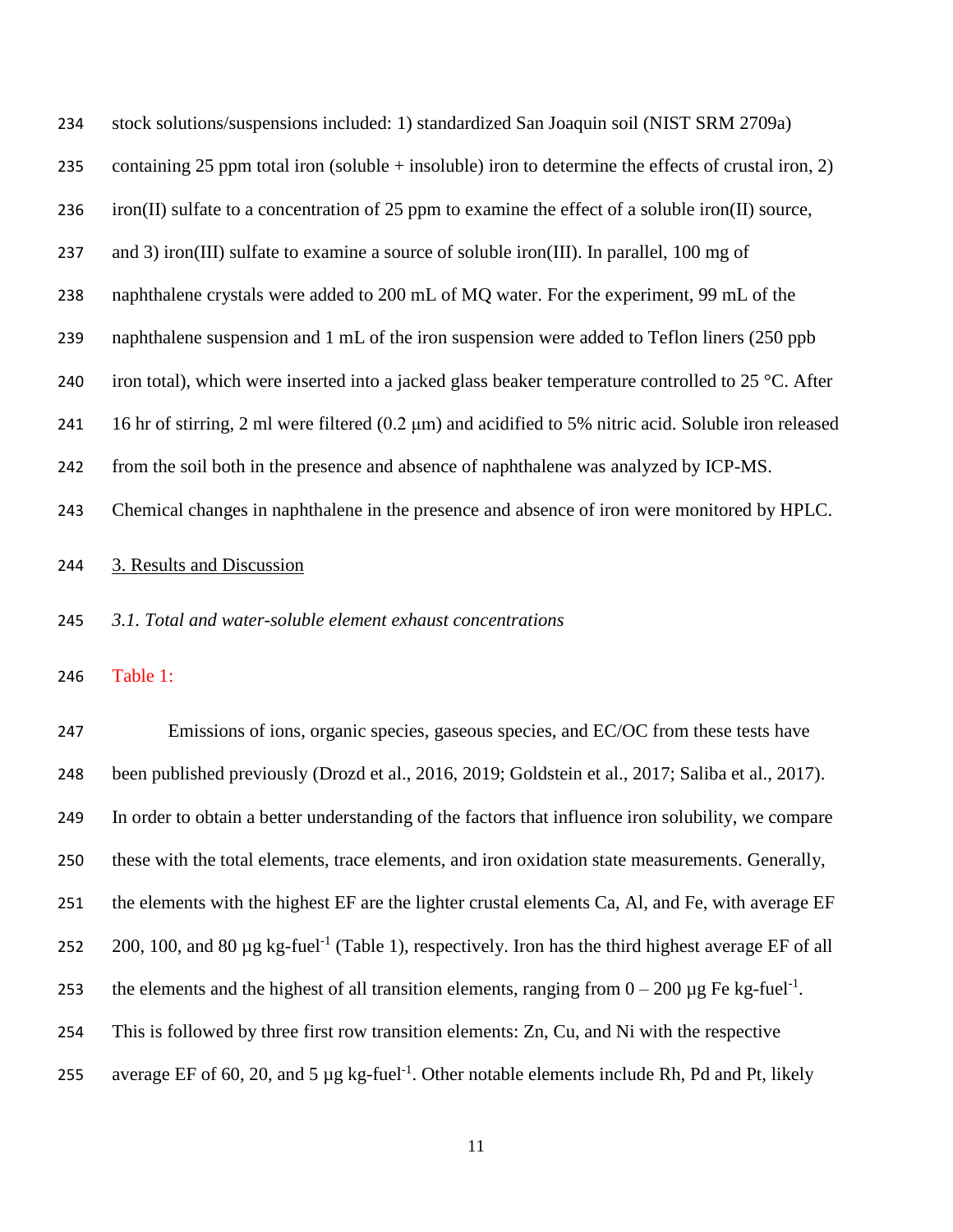originating from the catalytic convertor, with the respective average EF of 0.05, 0.7, and 0.04 µg 257 kg-fuel<sup>-1</sup>. Toxic elements include Chromium, Lead, Molybdenum and Antimony with respective 258 EF 5, 0.8, 5 and 0.2  $\mu$ g kg-fuel<sup>-1</sup>. A previous study has shown that various elements are enriched in used motor oil such as copper, zinc, manganese, iron and lead which could originate from engine wear (Majestic et al., 2009).

 Table 1 also shows the EF for the water-soluble fraction of the trace elements. The water-262 soluble EF for iron ranges from 0-150  $\mu$ g kg-fuel<sup>-1</sup>; or 0-82% of the total. At 20  $\mu$ g kg-fuel<sup>-1</sup>, average water-soluble iron was the third largest EF of all elements. There were relatively high emissions of a few other water-soluble elements such as Ca with an average EF of 200 µg kg-265 fuel<sup>-1</sup> and Zn with tailpipe emissions averaging 40  $\mu$ g kg-fuel<sup>-1</sup>.

Table 2:

 Only a few studies report tailpipe emissions (i.e., dynamometer testing) of trace elements for diesel and gasoline-powered passenger cars and even fewer which have reported iron water Table 2 compares the average exhaust PM composition and trace elements in distance-based emission factors in this study to literature values for other passenger vehicles, including one diesel and three gasoline exhaust studies. For all elements, the distance-based emission factors were greater in the diesel cohort, relative to the gasoline vehicles. Compared to previous studies, the trace elements emitted from older gasoline passenger vehicles resulted in an order of magnitude higher emissions for all elements, except for aluminum, which only showed a factor of ~2 increase in older vehicles (Table 2). Iron shows a large range in the three studies of 276 gasoline vehicles, ranging from 8.3-280  $\mu$ g km<sup>-1</sup>, compared to the 0-62  $\mu$ g km<sup>-1</sup> measured in this study.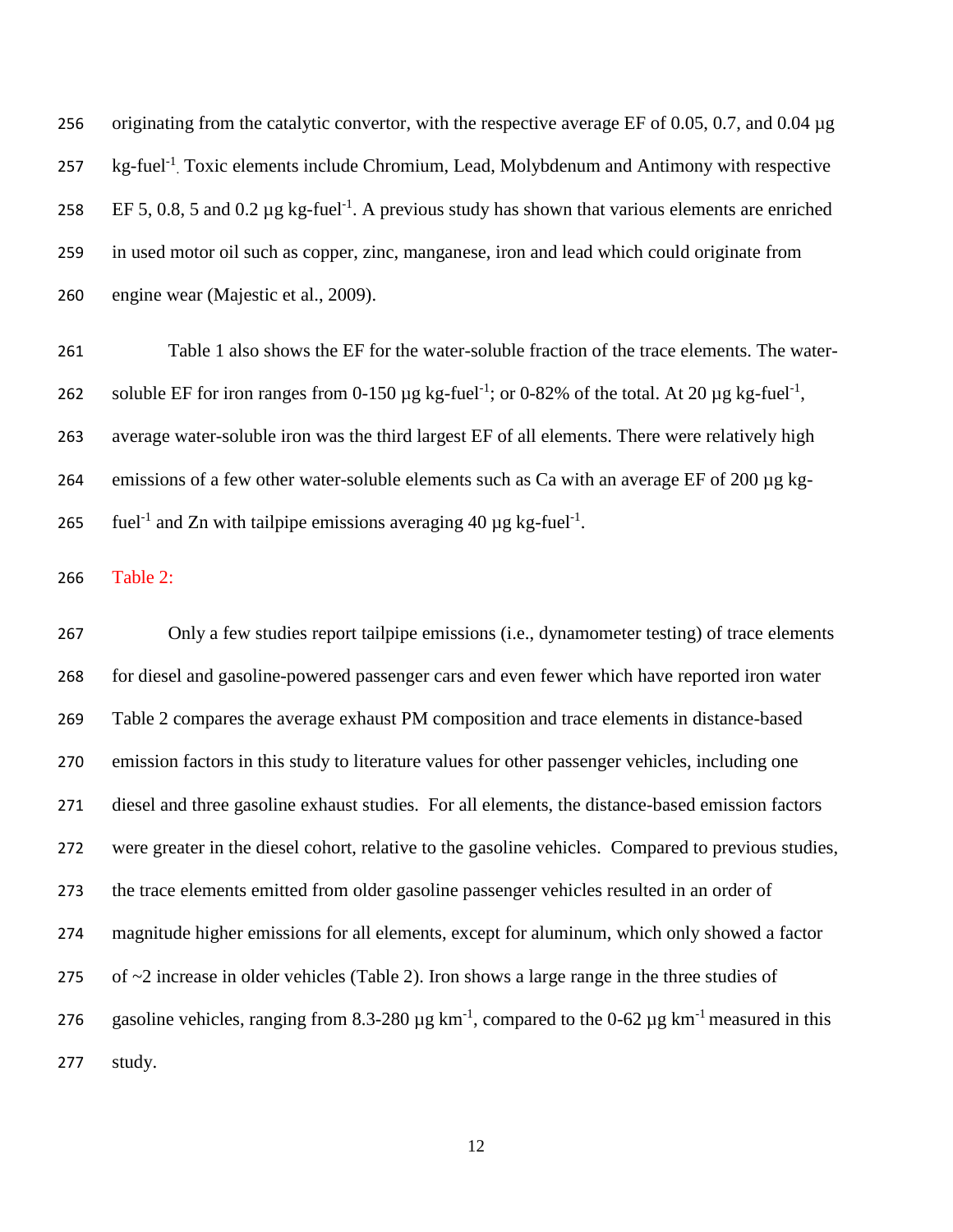



279 Figure 1: Total iron from the 32 vehicles tested reported in EF ( $\mu$ g kg-fuel<sup>-1</sup>). The center black 280 line represents the median value and the edges of the boxes represent the  $25<sup>th</sup>$  and  $75<sup>th</sup>$  percentiles 281 while the whiskers extent are the  $10<sup>th</sup>$  and  $90<sup>th</sup>$  percentiles.



 Figure 2: Water-soluble iron from the 32 vehicles tested reported in water-soluble iron fraction. The center black line represents the median value and the edges of the boxes represent the 25th and 75th percentiles while the whiskers are the 10th and 90th percentiles.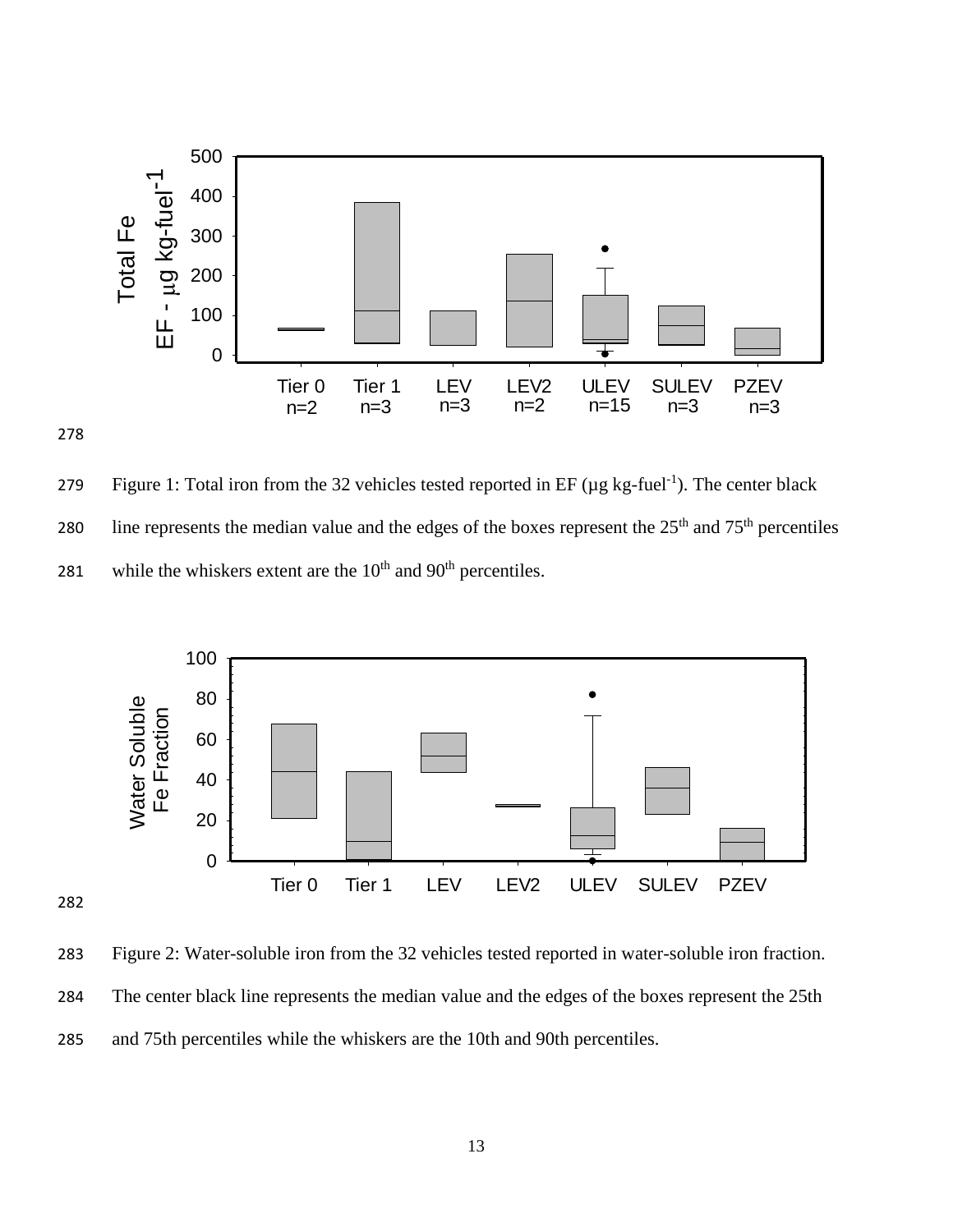The large ranges in iron solubility of the previous studies led us to explore and compare the newer emission certification standard (Figure 1 and 2). Total iron did not trend strongly with emission certification standard, although, on average, total iron is less in the Tier 0 and LEV vehicles. Water-soluble iron shows a small average decrease of approximately 5  $\mu$ g kg-fuel<sup>-1</sup> 289 between ULEV and SULEV vehicles, and a further average decrease for the PZEV vehicles of  $3.9 \,\mu g$  kg-fuel<sup>-1</sup>.

292 *3.2. Iron correlations with bulk exhaust components and iron oxidation state*

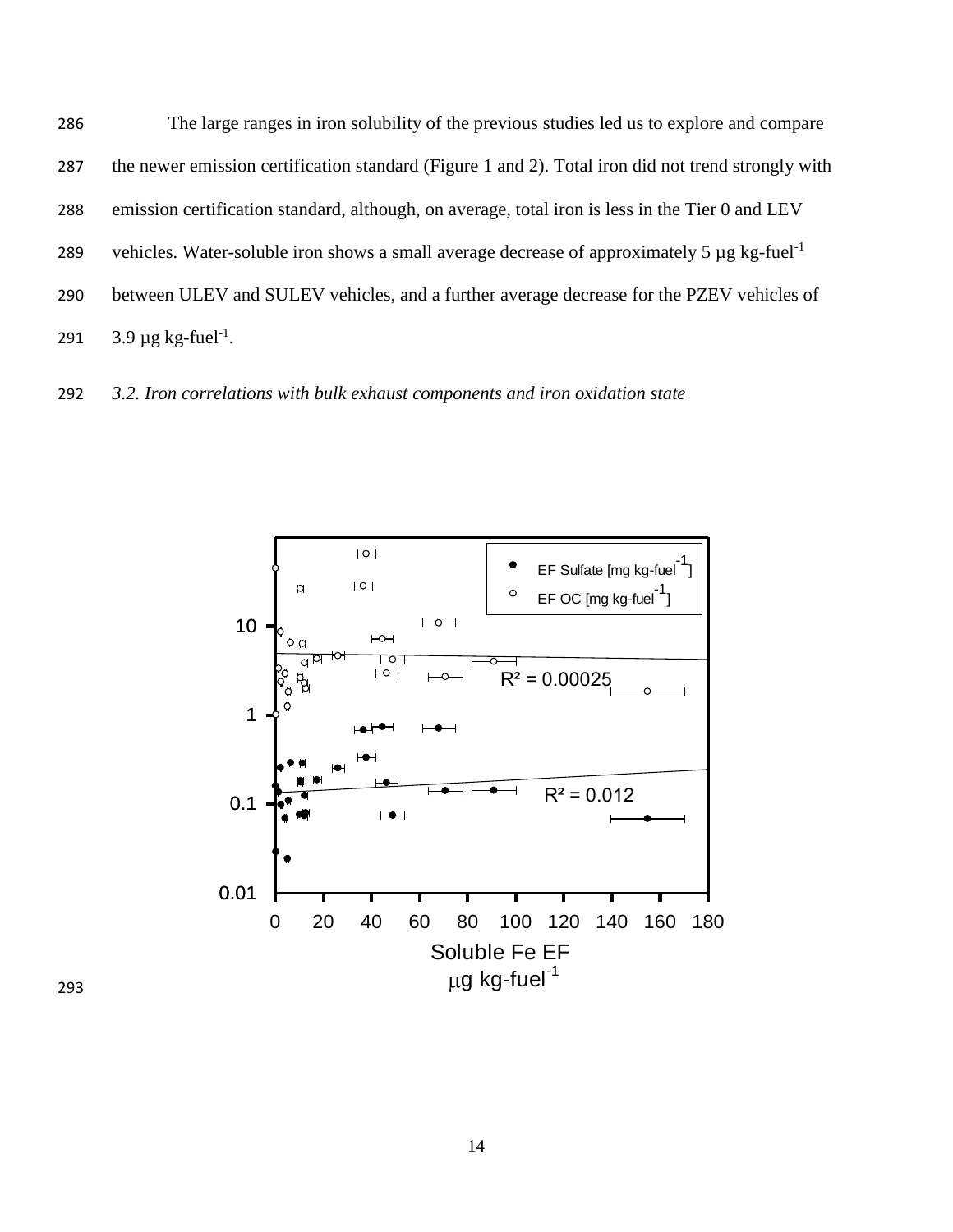Figure 3: Linear correlation plots representing EF in mg kg-fuel-1 for sulfate and organic carbon 295 (OC) in  $\mu$ g kg-fuel<sup>-1</sup> for water-soluble iron. Correlation lines and R2 values for all elements are shown.

 To explore what factors and if any exhaust components are associated with the presence of water-soluble iron, linear regression analyses were used to compare soluble iron to different chemical species in the exhaust. Solubility from the direct exhaust was explored by comparing the EFs of both sulfate and nitrate to iron, and water-soluble iron was not correlated to either of 302 these species (SI1 and Figure 3). The EFs for water-soluble iron and  $CO<sub>2</sub>$  showed no correlation, suggesting that overall fuel use was not an important factor for water-soluble iron production (SI1). Total iron was correlated to the water-soluble iron indicating the total amount of iron may have an impact on soluble iron (SI2). Finally, to evaluate if water-soluble iron and overall particulate carbon relate, the EFs for elemental carbon (EC) and organic carbon (OC) were compared to that of soluble iron and, again, no correlation was observed (SI1 and Figure 3).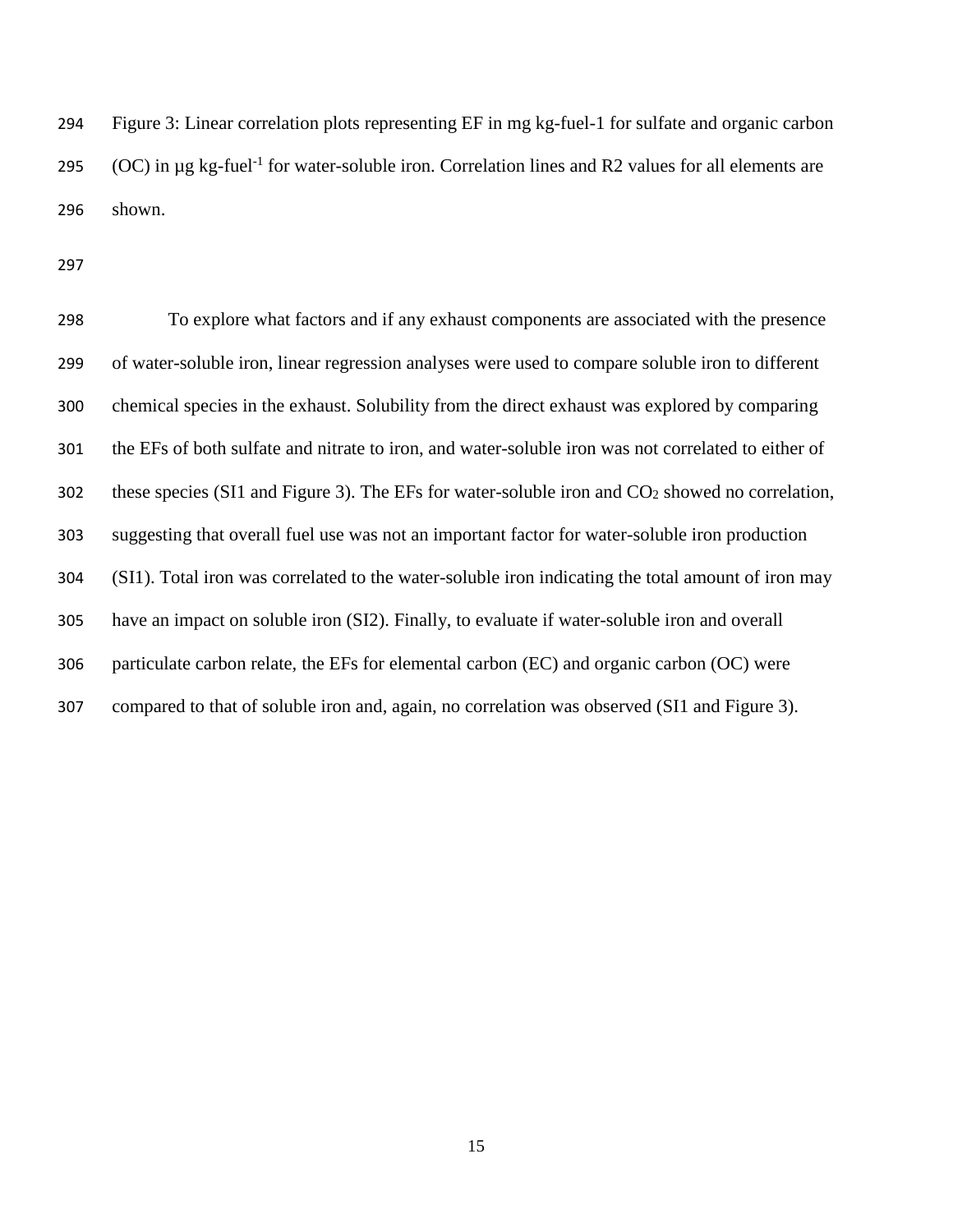

 Figure 4: Fe valence scatter plot generated from Fe K-edge XANES data where κ and µ are normalized absorbance values at 7113 eV and 7117.5 eV respectively. Empty black squares represent Fe standards of known valence while blue-filled stars represent vehicle exhaust samples.

 As no correlation between water-soluble iron and bulk chemical species was observed (SI1 and SI3), the importance of the particle-bound iron oxidation state was investigated. Since Fe(II) is known to be more soluble than Fe(III), the expectation was that exhaust samples having a large Fe(II) character would have a greater iron solubility, relative to those containing Fe(III) or to Fe(0) (Stumm and Morgan, 1996). Figure 3 presents a scatter plot of the iron valence in 16 of the exhaust samples, compared with iron-bearing standards of known valence. This valence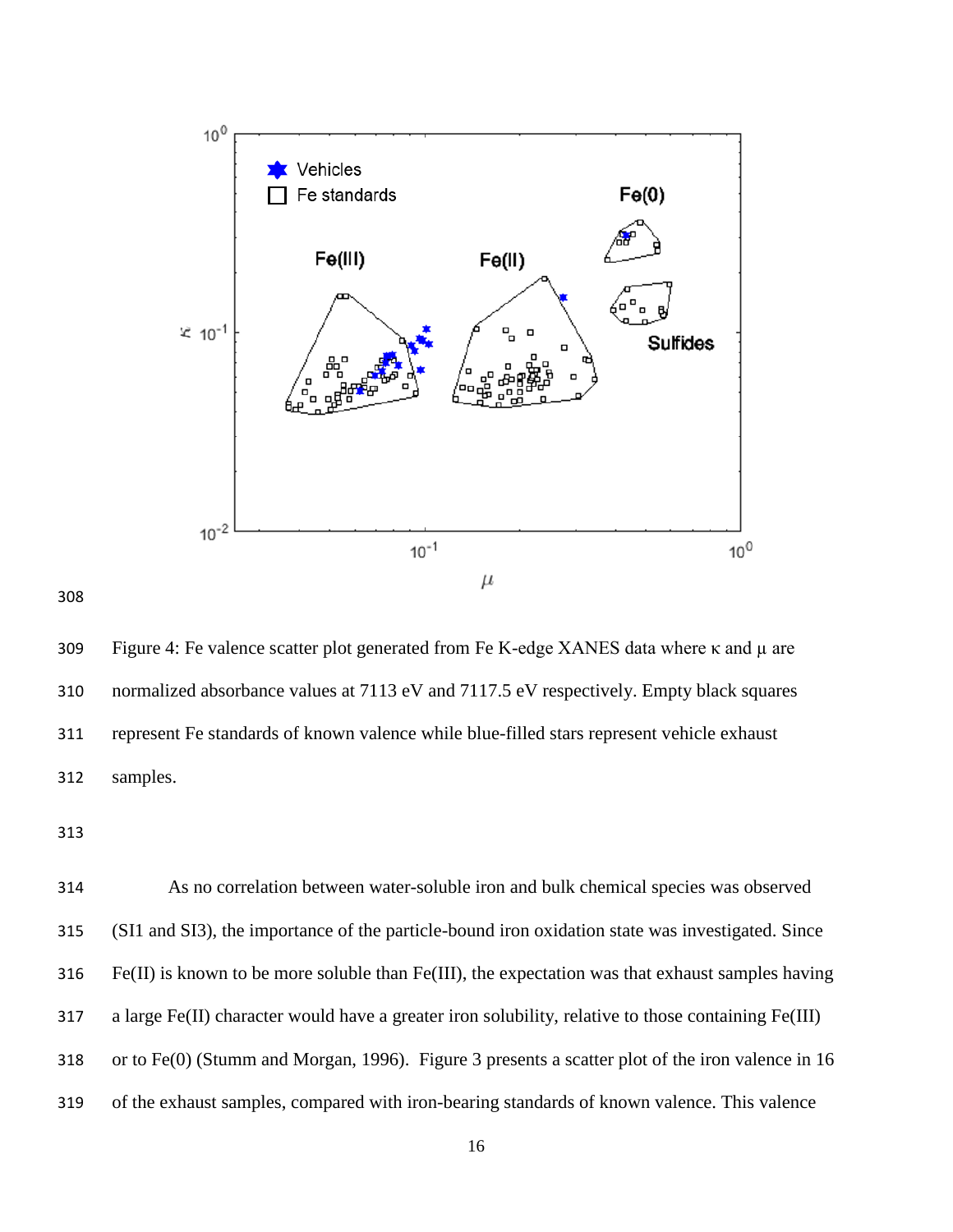| 320 | plot is generated from iron K-edge XANES data where parameters $\kappa$ and $\mu$ are defined as                                        |  |  |
|-----|-----------------------------------------------------------------------------------------------------------------------------------------|--|--|
| 321 | normalized absorbance values at 7113 eV and 7117.5 eV, respectively. We observe that the                                                |  |  |
| 322 | exhaust-iron is primarily in the Fe(III) oxidation state, except for two vehicles: sample 11,                                           |  |  |
| 323 | dominated by $Fe(0)$ and sample 15, containing a combination of $Fe(0)$ and $Fe(III)$ (SI4). Sample                                     |  |  |
| 324 | 11 is an extreme case, having 0 % iron solubility and highly elevated amount of EC at 305 $\mu$ g                                       |  |  |
| 325 | kg-fuel <sup>-1</sup> (study average = 78 µg kg-Fuel <sup>-1</sup> ). The presence of Fe(0) is consistent with high EC, as              |  |  |
| 326 | both observations suggest a lack of oxidation during the combustion and emission process.                                               |  |  |
| 327 | While the valence plot (Figure 3) put sample 15 as mostly $Fe(II)$ , the LCF actually showed that it                                    |  |  |
| 328 | was a mixture of $Fe(0)$ and $Fe(III)$ . And, this sample contained only 10% water-soluble iron, less                                   |  |  |
| 329 | than the cohort average. The study-wide solid phase iron oxidation state is primarily Fe(III) or                                        |  |  |
| 330 | mixed oxidation state (Fe(III) and Fe(0)) (see Figure 3), averaging about 30% water-soluble iron,                                       |  |  |
| 331 | well above the crustal background.                                                                                                      |  |  |
| 332 | LCF XANES fitting (SI4) showed Fe(III) oxides and oxyhydroxides as the dominant group,                                                  |  |  |
| 333 | followed by Fe(III) sulfates and iron silicates (SI4). Hematite ( $\alpha$ -Fe <sub>2</sub> O <sub>3</sub> ) and maghemite ( $\gamma$ - |  |  |

 $Fe<sub>2</sub>O<sub>3</sub>$ ) were the most consistently detected Fe(III) oxides. Iron was detected in all samples, with

Zn, Cr and Cu the main other elements detected in nearly all samples (detection of low-Z

elements below sulfur or high-Z elements above zinc was not possible in our experimental

conditions). Overall, these results strongly suggest that the main driver of water-soluble iron is

not associated with the particle-bound iron oxidation state. Further investigation for the LCF

XANES fitting showed that 34% of iron speciated was Fe(III)-oxyhydroxides associated with

organic material leading to the investigation of organic species which resulted in a correlation to

longer chain IVOC and naphthalene (SI6).

*3.3. Iron solubility and speciated organics*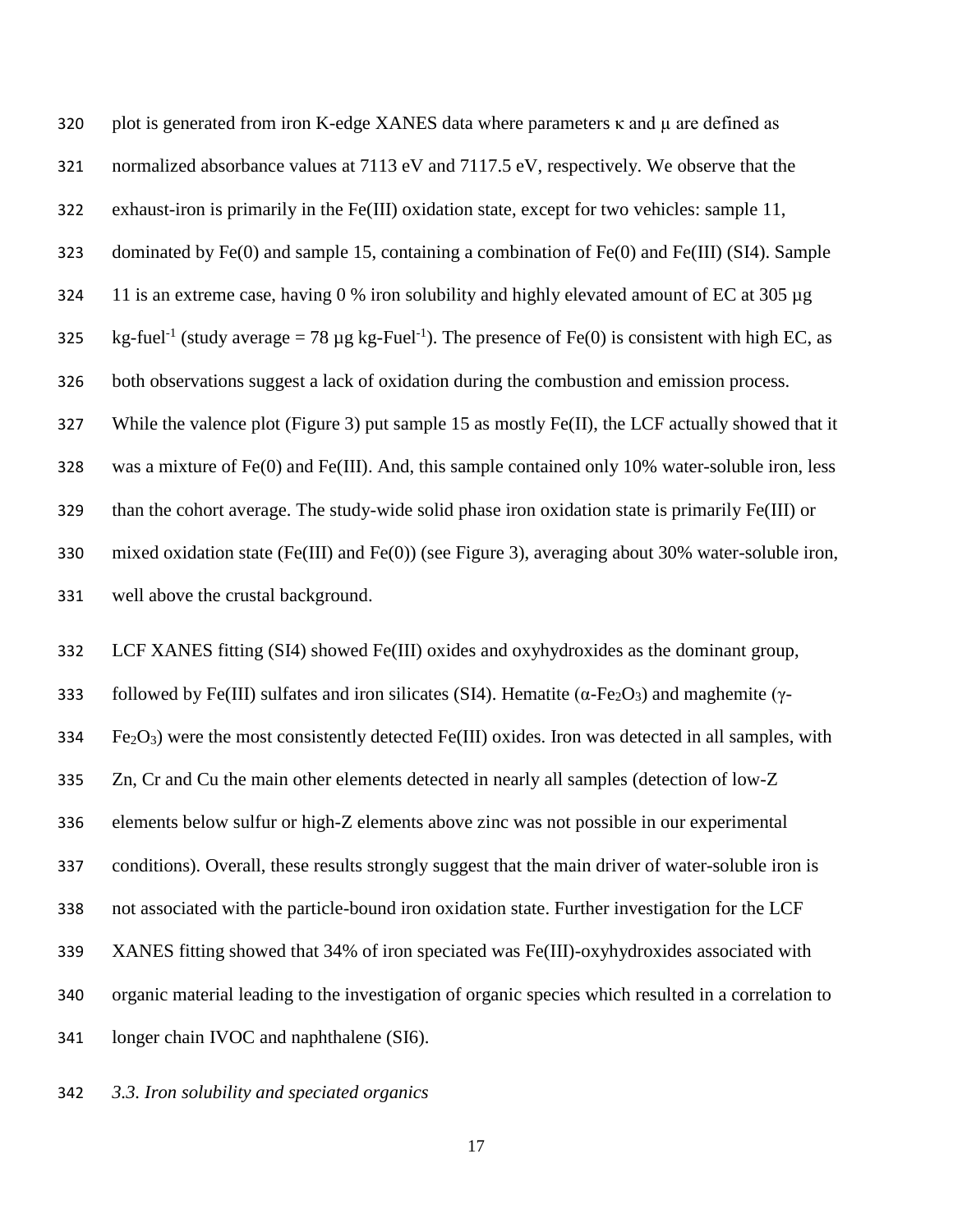

Figure 5: Scatter plots of water-soluble iron versus the sum of IVOCs reported in EF (g kg-fuel-  $^{1}$ ). 

 Finally, the relationship between water-soluble iron and speciated organics, specifically naphthalene and IVOCs, was examined. In contrast with all other measured parameters, Figure 4 shows relatively strong correlations between water-soluble iron and some of the IVOC species. Figure 4 presents the classifications which have the strongest correlation with water-soluble iron. Water-soluble iron relationships with other IVOCs can be found in the supplementary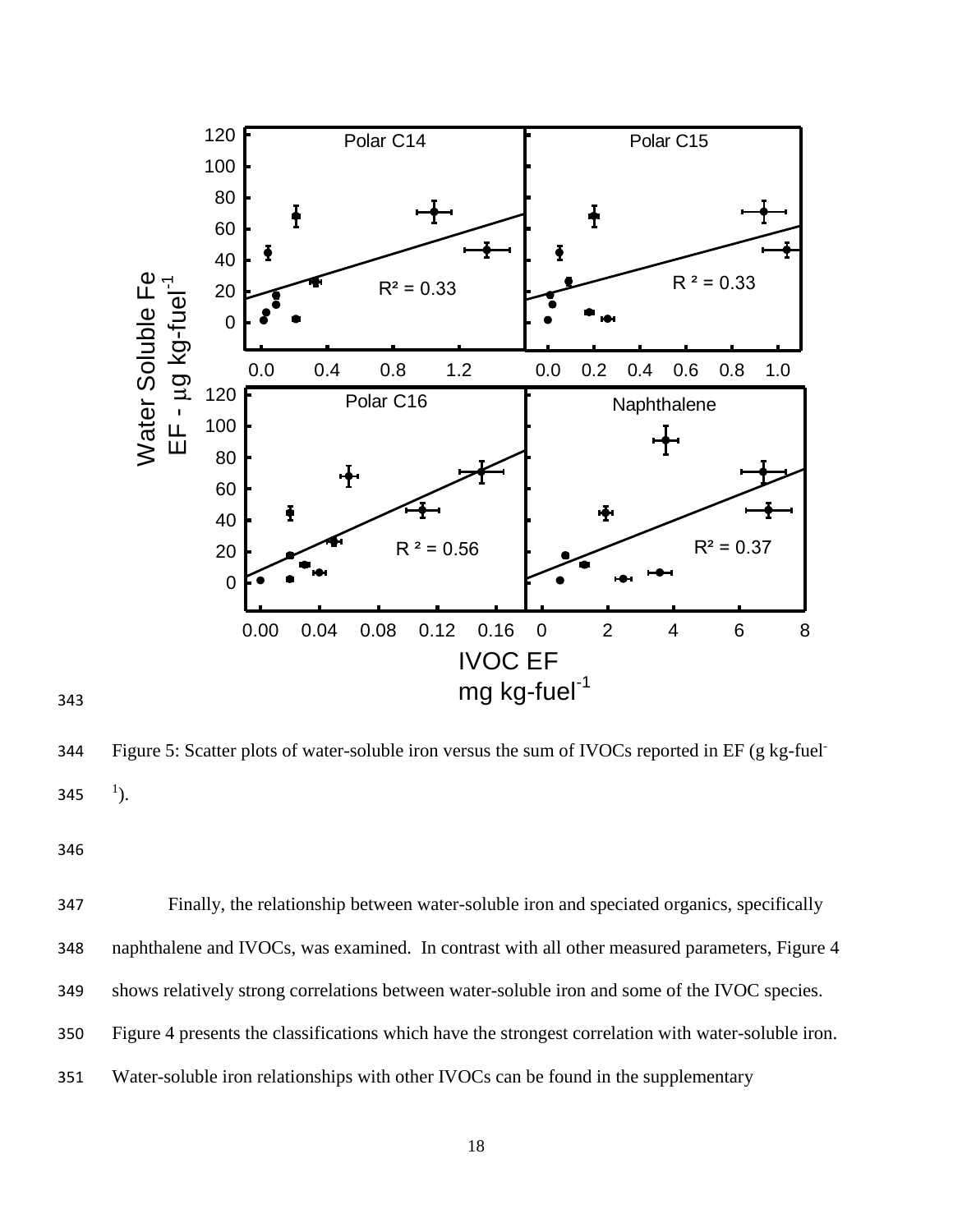information (SI8). The correlation to water-soluble iron is highest for IVOC-polar species with 353 16 carbons ( $R^2 = 0.56$ ). The variance of figure 4 could result from the fact that, in addition to the IVOCs, other factors also influence iron water solubility.

 As water-soluble iron trends well with naphthalene and polar-IVOCs, but not with bulk EC or OC, it is highly suggestive that iron solubility from the direct emission samples is primarily dependent on interactions with the species of carbon present in the particles during the extraction process. To better understand these interactions, a preliminary laboratory study was conducted to explore both i) the effect of these organic compounds on iron solubility and ii) the effect of soluble iron on the oxidation of organic compounds during the extraction process. Specifically, when naphthalene was added to an insoluble iron source (a soil), iron solubility 362 increased from 0.8 to 4.2 % of the total, or by a factor of  $\sim$  5.5, showing that the addition of naphthalene, alone, can have a significant effect on iron water solubility and that this effect likely is important during the extraction process.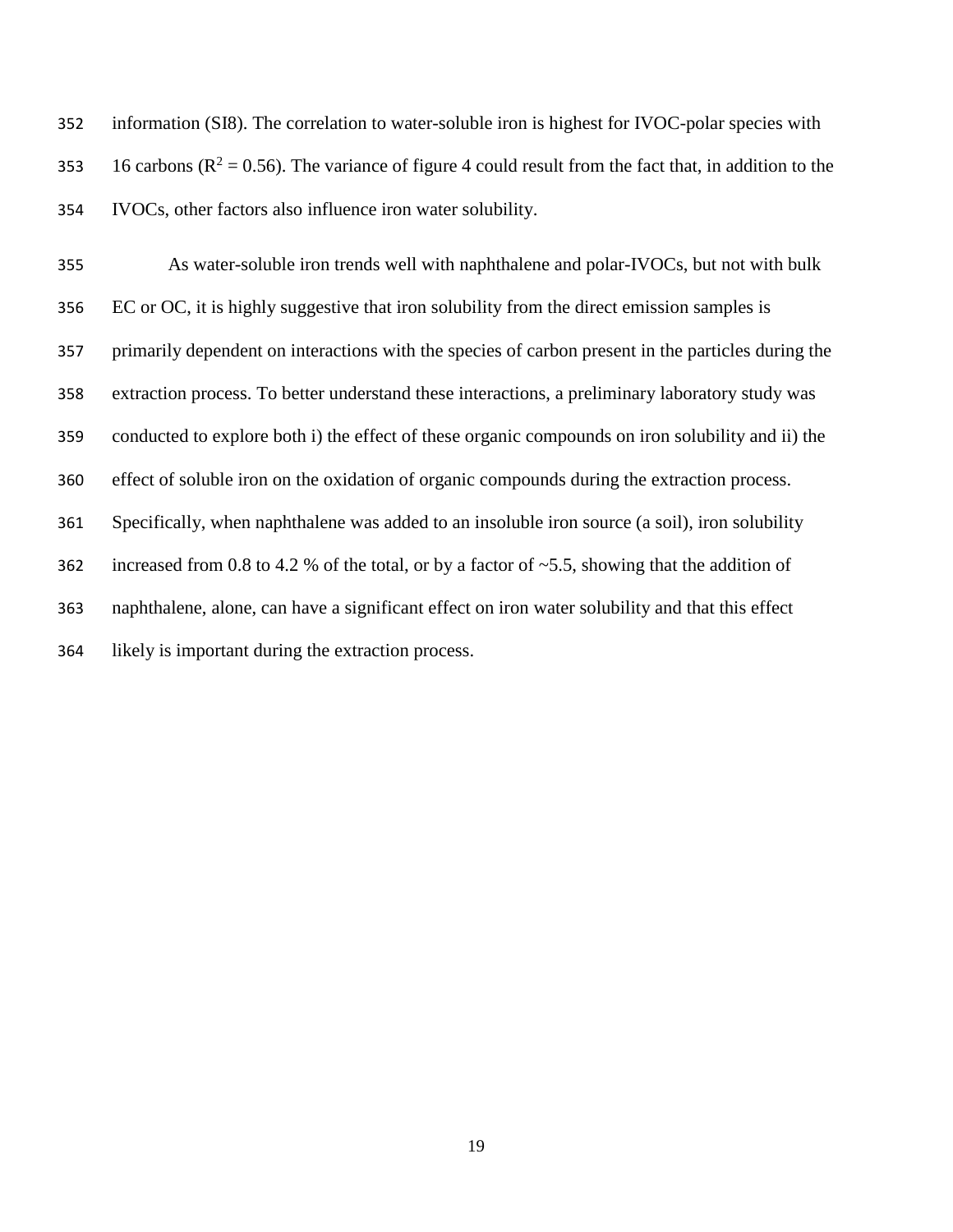

 Figure 6: HPLC of resulting reaction between naphthalene and water-soluble iron. Phathalic acid at 12.5 minutes, phthalic anyhydride at 7.5 minutes, napthol at 15 minutes and naphthalene at 20 minutes. The column uses a C18 stationary phase on beads with 80Å pore size.

 Lacking oxidized functional groups, naphthalene was not expected to chelate iron or to, otherwise, have the ability to increase iron solubility. Thus, we investigated what compounds are formed from naphthalene during these extractions. Figure 5 shows the new oxidized products formed from naphthalene during the water extraction. In the presence of soluble iron, HPLC retention time analysis shows the presence of phthalic acid (12.5 minutes), phthalic anhydride (7.5 minutes), and naphthol (15 minutes). The peaks at and below 5 min were not identified but,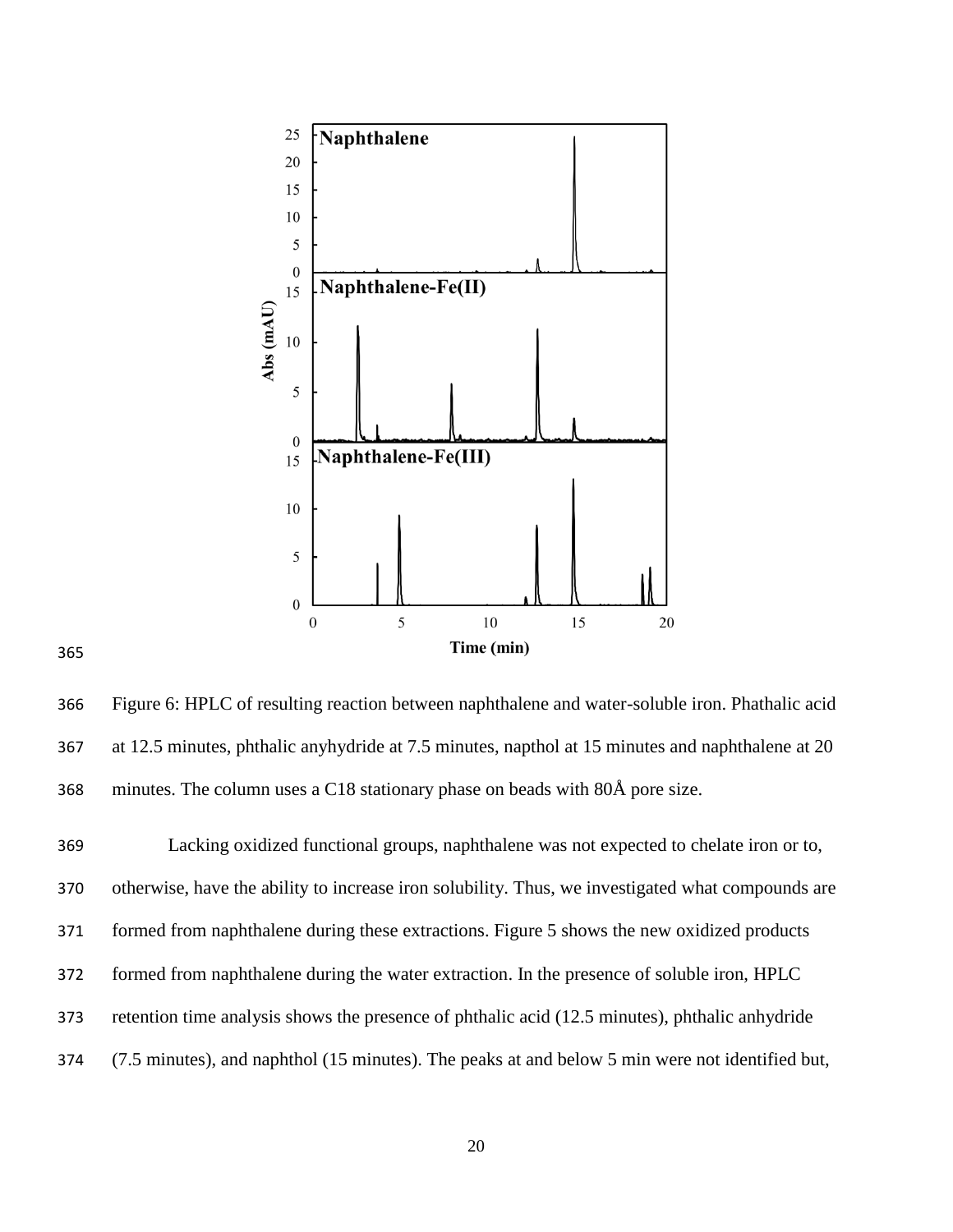375 based on the retention times, these are thought to be low molecular mass, highly polar organic 376 products and is consistent with other studies (Haynes et al., 2019)

## 377 *3.4. Iron-carbon interactions*

 There are at least two methods in which organic compounds can lead to increased iron solubility: a) reduction of Fe(III) to Fe(II) or b) bringing soluble iron into solution via chelation. The first one is generally achieved by photochemistry (Pehkonen et al., 1993), which is not directly applicable to this study. The second, chelation, generally requires oxidized functional groups as shown in Figure 5. The extent of the ability for phthalic acid (a dicarboxylic acid) to chelate iron has not been reported, however, it is known that similar molecular mass organic diacids have significant ability to chelate iron, thus pulling it into solution (Paris and Desboeufs, 2013). Here, we suggest that the observed correlations between IVOC/naphthalene and water- soluble iron can be best explained with Fenton reactions, resulting in propagation of radical reactions (Pehkonen et al., 1993). As shown from the Fe XANES valance plot, the iron is 388 predominately Fe(III) (Figure 4). In addition to the Fe(III), it has been shown that  $H_2O_2$  forms in PM<sub>2.5</sub> water extracts and it been speculated that this formation is from various transition metals 390 and/or quinones found in  $PM_{2.5}$  (Wang et al., 2012).

$$
391 \tFe3+ + H2O2 \to Fe2+ + H+ + HO2°
$$
 (1)

392 
$$
HO_2^{\circ} \to H^+ + O_2^{\circ} \tag{2}
$$

393 
$$
H^+ + O_2^{\circ^-}
$$
 + Naphthalene  $\rightarrow$  Oxidized Naphthalene (3)

394

395 In the presence of  $H_2O_2$ , Fe(III) is known to undergo reaction (1) (Neyens and Baeyens, 396 2003; Pignatello et al., 2006), resulting in the formation of Fe(II) and  $HO_2$  (Pignatello et al., 397 2006; Rubio-Clemente et al., 2014), which degrades into superoxide,  $O_2$ <sup>-</sup>, and  $H^+(2)$ . Superoxide 398 has the ability to oxidize organic compounds, particularly aromatic structures (3) (Lair et al.,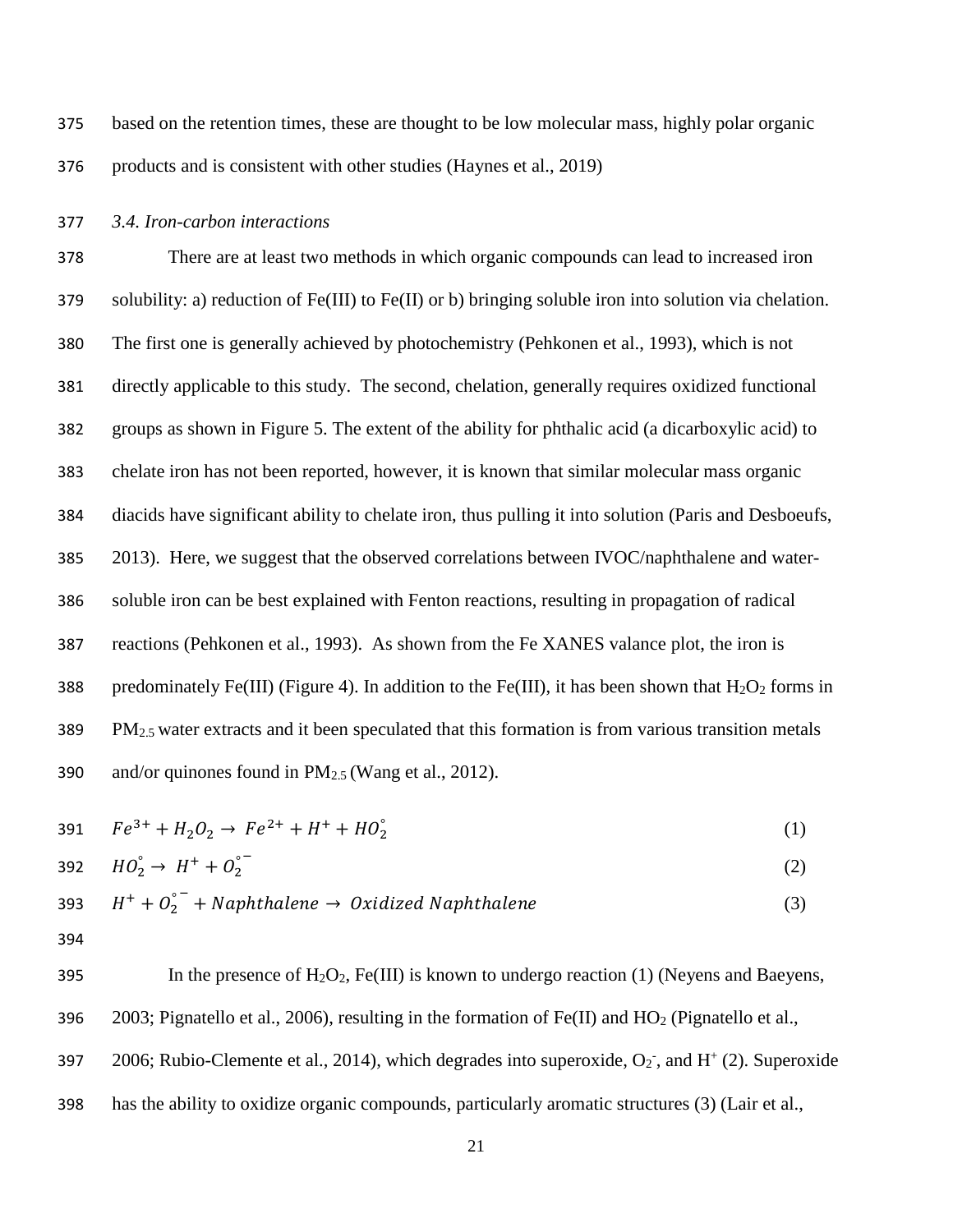2008). The resulting structures of these oxidized compounds typically have two oxygen atoms, which could be arranged in various functional groups (Lair et al., 2008; Rubio-Clemente et al., 2014), also observed from the HPLC chromatograms. Oxidized single ring aromatic structures have a strong affinity to iron and have the ability chelate iron into aqueous solution (Haynes and Majestic, 2019; Hosseini and Madarshahian, 2009). Based on the laboratory studies of naphthalene and soluble-iron presented here, naphthalene and/or IVOC oxidation during the extraction process is the most likely path towards increased iron solubility in primary tailpipe emissions. This overall process suggests that Fe(III) is emitted though car exhaust though interaction with water and organics undergoes a Fenton like reaction and converted to Fe(II) and 408 the iron is chelated by the resulting oxidized organics.

## 4. Conclusions

 This study shows water-soluble iron is directly formed from vehicle exhaust and not correlated to sulfates. The results show that iron is solubilized in water by specific organic compounds present in automobile exhaust, and that soluble iron is not necessarily dictated by the overall OC content. Thus, the implication is that anthropogenic water-soluble iron is a result of chelation from specific organic compounds, likely their eventual aqueous reaction products. Although the mechanism of these aqueous transformations were not directly measured in this study, based on Fenton chemistry, the primary compounds are expected to be oxidized versions of naphthalene and/or IVOCs (Ledakowicz et al., 1999). Since these oxidation reactions occur fairly quickly (i.e., during the water extraction), further studies are of interest to better understand how these organic compounds interact with iron as it enters atmospheric waters and, also, the photo-chemical interactions between iron and organics.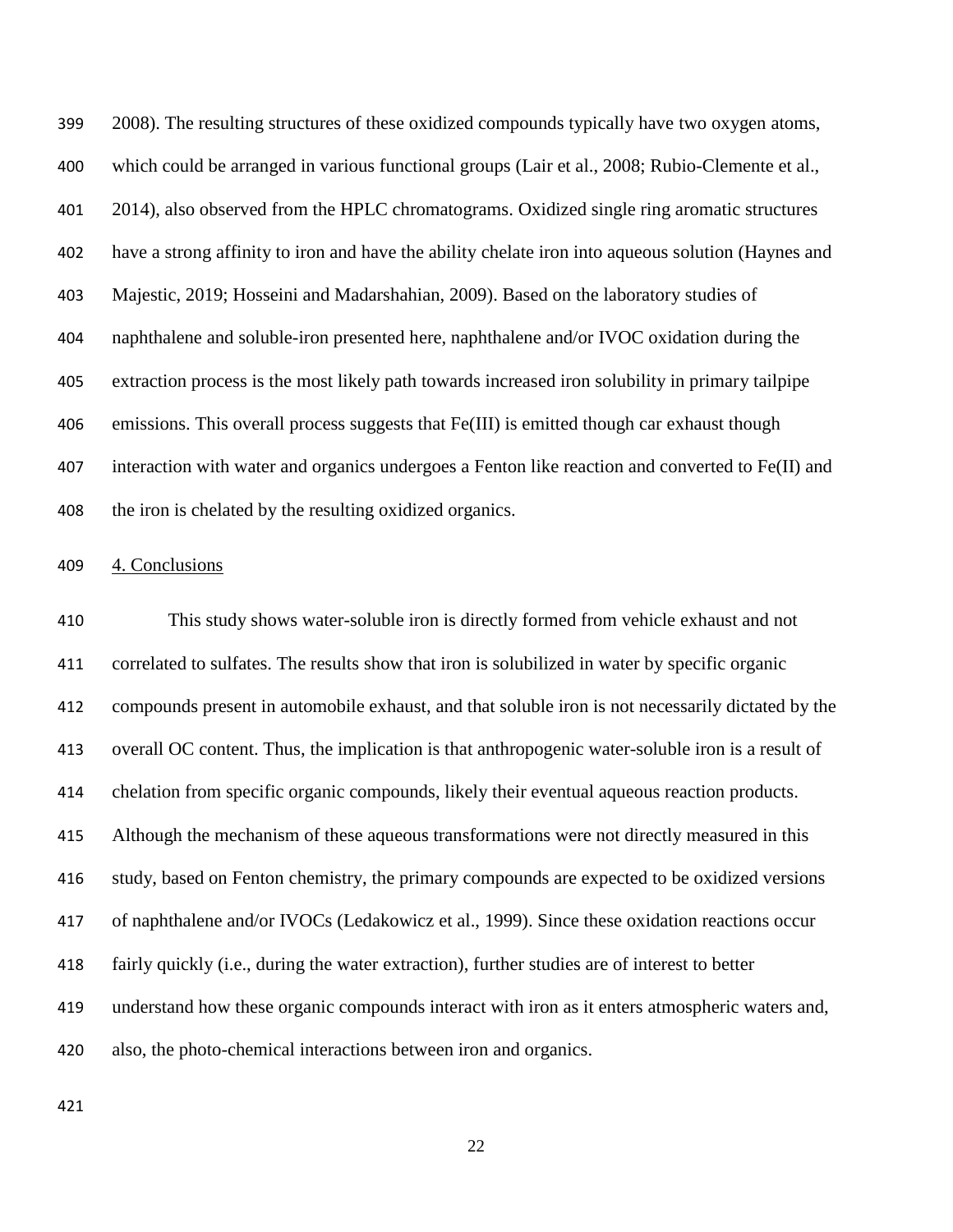Acknowledgements

| 425 | The authors thank the excellent and dedicated personnel at the California Air Resources      |  |  |  |
|-----|----------------------------------------------------------------------------------------------|--|--|--|
| 426 | Board, especially at the Haagen–Smit Laboratory. This study was funded by National Science   |  |  |  |
| 427 | Foundation grant numbers 1342599 and 1549166. This research used resources of the Advanced   |  |  |  |
| 428 | Light Source, which is a DOE Office of Science User Facility under contract no. DE-AC02-     |  |  |  |
| 429 | 05CH11231. Financial support was provided by the California Air Resources Board (Contract    |  |  |  |
| 430 | #12-318). The California Air Resources Board also provided substantial in-kind support for   |  |  |  |
| 431 | vehicle procurement, testing, and emissions characterization.                                |  |  |  |
| 432 | Author contribution                                                                          |  |  |  |
| 433 | The sample collection scheme was designed by Allen L. Robinson, Allen H. Goldstein           |  |  |  |
| 434 | and Brian J. Majestic. Samples were collected by Benton T. Cartledge and Greg T. Drozd.      |  |  |  |
| 435 | Organic speciation was performed by Greg T. Drozd. Trace elements were quantified by Joseph  |  |  |  |
| 436 | R. Salazar. Iron speciation was performed by Joseph R. Salazar, Rachel York-Marini and Brian |  |  |  |
| 437 | J. Majestic, with the interpretation effort led by Sirine C. Fakra. Bench-top naphthene      |  |  |  |
| 438 | experiments were performed by John P. Haynes. Data integration was performed by Joseph R.    |  |  |  |
| 439 | Salazar. The manuscript was prepared by Joseph R. Salazar and Brian J. Majestic.             |  |  |  |
| 440 |                                                                                              |  |  |  |
| 441 |                                                                                              |  |  |  |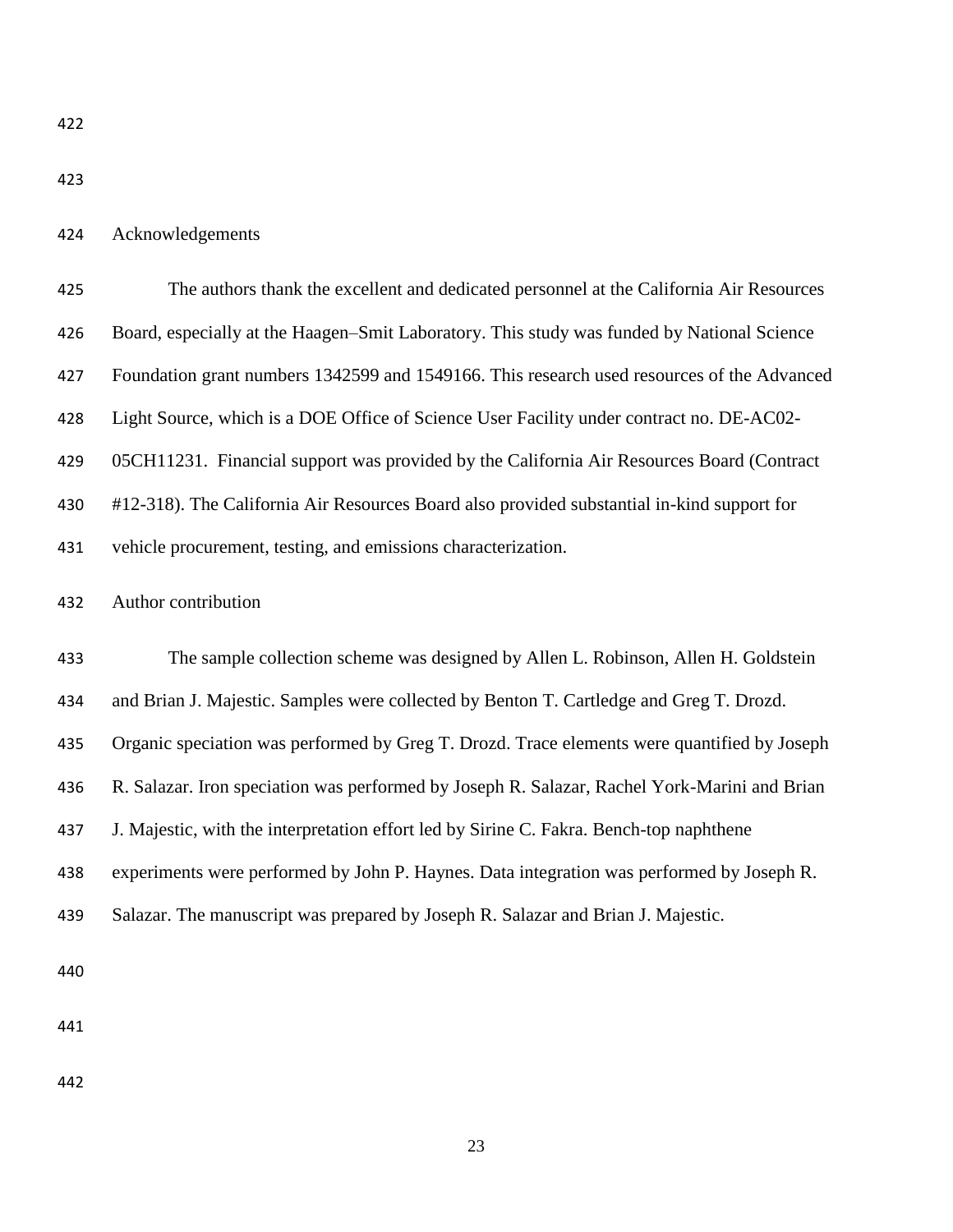|--|

- Baba, Y., Yatagai, T., Harada, T. and Kawase, Y.: Hydroxyl radical generation in the photo-
- fenton process: Effects of carboxylic acids on iron redox cycling, Chem. Eng. J., 277, 229–241,
- doi:10.1016/j.cej.2015.04.103, 2015.
- Baker, A. R., Jickells, T. D., Witt, M. and Linge, K. L.: Trends in the solubility of iron,
- aluminium, manganese and phosphorus in aerosol collected over the Atlantic Ocean, Mar.
- Chem., 98(1), 43–58, doi:10.1016/j.marchem.2005.06.004, 2006.
- Bonnet, S.: Dissolution of atmospheric iron in seawater, Geophys. Res. Lett., 31(3), L03303, doi:10.1029/2003GL018423, 2004.
- Cartledge, B. T. and Majestic, B. J.: Metal concentrations and soluble iron speciation, Atmos. Pollut. Res., (6), 495–505, 2015.
- Cartledge, B. T., Marcotte, A. R., Herckes, P., Anbar, A. D. and Majestic, B. J.: The Impact of
- Particle Size, Relative Humidity, and Sulfur Dioxide on Iron Solubility in Simulated
- Atmospheric Marine Aerosols, Environ. Sci. Technol., 49(12), 7179–7187,
- doi:10.1021/acs.est.5b02452, 2015.
- Chen, Y. and Siefert, R. L.: Seasonal and spatial distributions and dry deposition fluxes of
- atmospheric total and labile iron over the tropical and subtropical North Atlantic Ocean, J.
- Geophys. Res. D Atmos., 109(9), doi:10.1029/2003JD003958, 2004.
- Cheung, K. L., Ntziachristos, L., Tzamkiozis, T., Schauer, J. J., Samaras, Z., Moore, K. F. and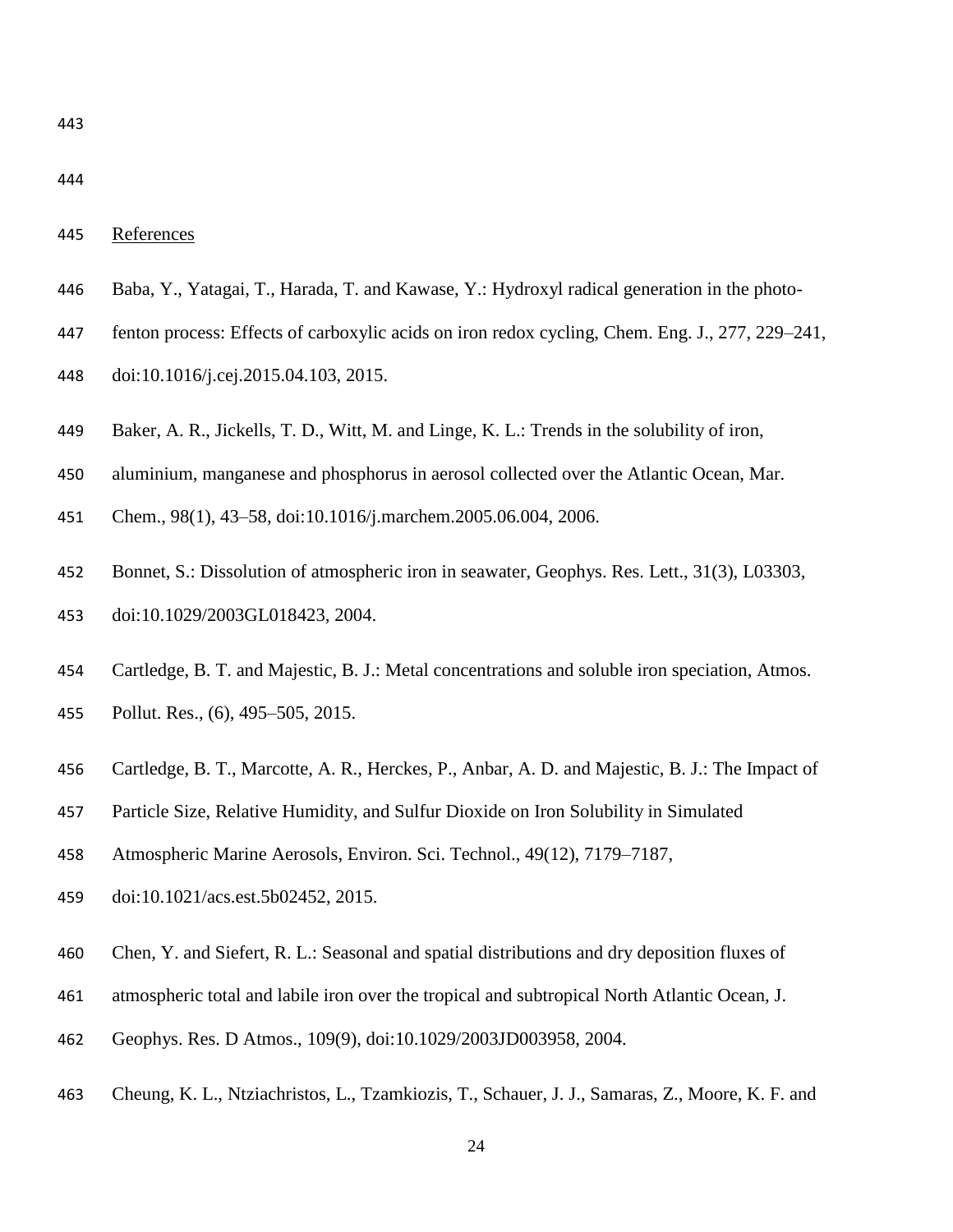- Sioutas, C.: Emissions of particulate trace elements, metals and organic species from gasoline,
- diesel, and biodiesel passenger vehicles and their relation to oxidative potential, Aerosol Sci.

Technol., 44(7), 500–513, doi:10.1080/02786821003758294, 2010.

- Chuang, P. Y., Duvall, R. M., Shafer, M. M. and Schauer, J. J.: The origin of water soluble
- 468 particulate iron in the Asian atmospheric outflow, Geophys. Res. Lett., 32(7), 1–4,
- doi:10.1029/2004GL021946, 2005.
- Desboeufs, K. V, Losno, R. and Cholbi, S.: The pH-dependent dissolution of wind-transported, , 104, 1999.
- Drozd, G. T., Zhao, Y., Saliba, G., Frodin, B., Maddox, C., Weber, R. J., Chang, M. C. O.,
- Maldonado, H., Sardar, S., Robinson, A. L. and Goldstein, A. H.: Time Resolved Measurements
- of Speciated Tailpipe Emissions from Motor Vehicles: Trends with Emission Control
- Technology, Cold Start Effects, and Speciation, Environ. Sci. Technol., 50(24), 13592–13599,
- doi:10.1021/acs.est.6b04513, 2016.
- Drozd, G. T., Zhao, Y., Saliba, G., Frodie, B., Maddox, C., Chang, M.-C. O., Maldonado, H.,
- Sardar, S., Weber, R. J., Robinson, A. L. and Goldstein, A. H.: Detailed Speciation of
- Intermediate Volatility and Semivolatile Organic Compound Emissions from Gasoline Vehicles:
- Effects of Cold-Starts and Implications for Secondary Organic Aerosol Formation., Environ. Sci.
- Technol., 53(3), 1706–1714, 2019.
- Faiola, C., Johansen, A. M., Rybka, S., Nieber, A., Thomas, C., Bryner, S., Johnston, J.,
- Engelhard, M., Nachimuthu, P. and Owens, K. S.: Ultrafine particulate ferrous iron and
- anthracene associations with mitochondrial dysfunction, Aerosol Sci. Technol., 45(9), 1109–
- 1122, doi:10.1080/02786826.2011.581255, 2011.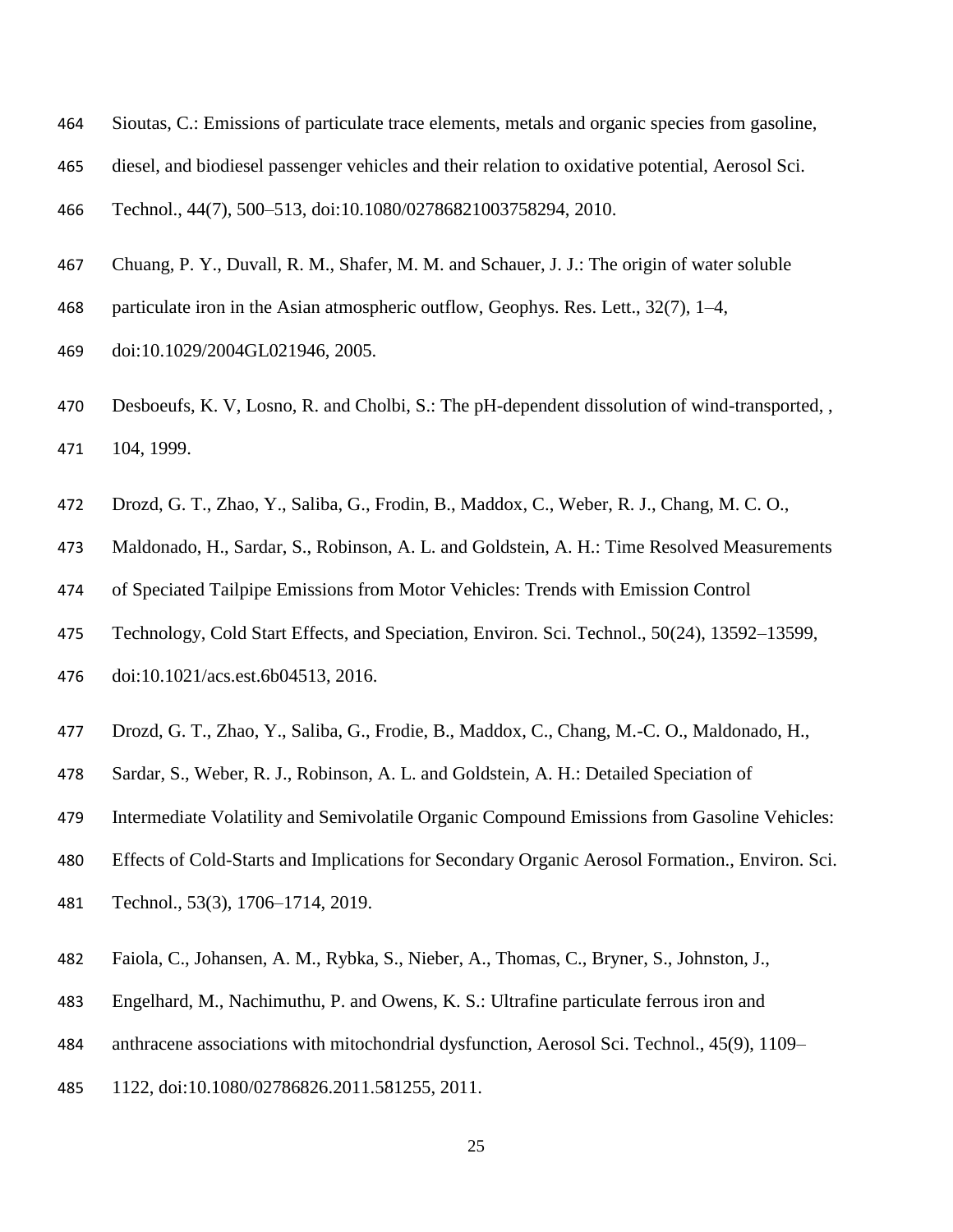- Gao, Y.: Aeolian iron input to the ocean through precipitation scavenging: A modeling
- perspective and its implication for natural iron fertilization in the ocean, J. Geophys. Res.,
- 108(D7), 4221, doi:10.1029/2002JD002420, 2003.
- Goldstein, A., Robinson, A., Kroll, J., Drozd, G., Zhao, Y., Saliba, G., Saleh, R. and Presto, A.:
- Investigating Semi-Volatile Organic Compound Emissions from Light-Duty Vehicles., 2017.
- Hamad, S. H., Schauer, J. J., Antkiewicz, D. S., Shafer, M. M. and Kadhim, A. K. H.: ROS
- production and gene expression in alveolar macrophages exposed to PM2.5 from Baghdad, Iraq:
- Seasonal trends and impact of chemical composition, Sci. Total Environ., 543, 739–745,
- doi:10.1016/j.scitotenv.2015.11.065, 2016.
- Hand, J. L., Mahowald, N. M., Chen, Y., Siefert, R. L., Luo, C., Subramaniam, A. and Fung, I.:
- Estimates of atmospheric-processed soluble iron from observations and a global mineral aerosol
- model: Biogeochemical implications, J. Geophys. Res. D Atmos., 109(17), 1–21,
- doi:10.1029/2004JD004574, 2004.
- Haynes, J. and Majestic, B.: Role of polycyclic aromatic hydrocarbons on the photo-catalyzed
- solubilization of simulated soil-bound atmospheric iron, Atmos. Pollut. Res.,
- doi:https://doi.org/10.1016/j.apr.2019.12.007, 2019.
- Haynes, J. P., Miller, K. E. and Majestic, B. J.: Investigation into Photoinduced Auto-Oxidation
- of Polycyclic 2 Aromatic Hydrocarbons Resulting in Brown Carbon Production, Environ. Sci.
- Technol., 53(3), 10.1021/acs.est.8b05704, doi:10.1021/acs.est.8b05704, 2019.
- Hickox, W. H., Werner, B. and Gaffney, P.: Air Resources Board, , (Mld), 1–6 [online]
- Available from: http://www.arb.ca.gov/ei/see/memo\_ag\_emission\_factors.pdf, 2000.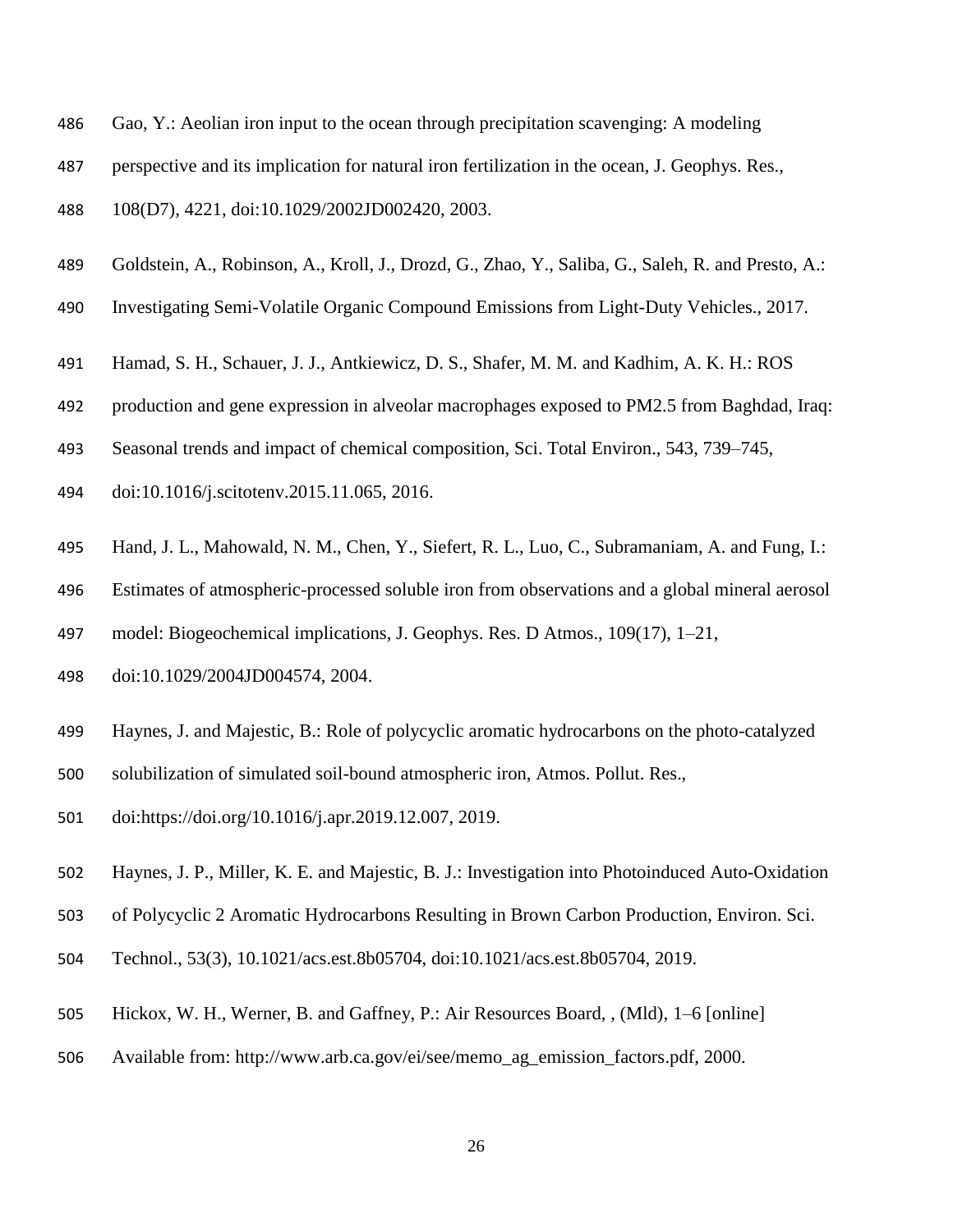- Hosseini, M. S. and Madarshahian, S.: Investigation of charge transfer complex formation
- between Fe(III) and 2,6-Dihydroxy benzoic acid and its applications for spectrophotometric
- determination of iron in aqueous media, E-Journal Chem., 6(4), 985–992,
- doi:10.1155/2009/417303, 2009.
- Jickells, T. D., An, Z. S., Andersen, K. K., Baker, a R., Bergametti, G., Brooks, N., Cao, J. J.,
- Boyd, P. W., Duce, R. a, Hunter, K. a, Kawahata, H., Kubilay, N., LaRoche, J., Liss, P. S.,
- Mahowald, N., Prospero, J. M., Ridgwell, a J., Tegen, I. and Torres, R.: Global iron connections
- between desert dust, ocean biogeochemistry, and climate., Science, 308(5718), 67–71,
- doi:10.1126/science.1105959, 2005.
- Kraemer, S. M.: Iron oxide dissolution and solubility in the presence of siderophores, Aquat.
- Sci., 66(1), 3–18, doi:10.1007/s00027-003-0690-5, 2004.
- Kraft, S., Stümpel, J. and Becker, P.: High resolution x‐ray absorption spectroscopy with
- absolute energy calibration for the determination of absorption edge energiestle, Rev. Sci. Instrum., 67, 681, 1996.
- Kuang, X. M., Scott, J. A., da Rocha, G. O., Betha, R., Price, D. J., Russell, L. M., Cocker, D. R.
- and Paulson, S. E.: Hydroxyl radical formation and soluble trace metal content in particulate
- matter from renewable diesel and ultra low sulfur diesel in at-sea operations of a research vessel,
- Aerosol Sci. Technol., 51(2), 147–158, doi:10.1080/02786826.2016.1271938, 2017.
- Lair, A., Ferronato, C., Chovelon, J. M. and Herrmann, J. M.: Naphthalene degradation in water
- by heterogeneous photocatalysis: An investigation of the influence of inorganic anions, J.
- Photochem. Photobiol. A Chem., 193(2–3), 193–203, doi:10.1016/j.jphotochem.2007.06.025,
- 2008.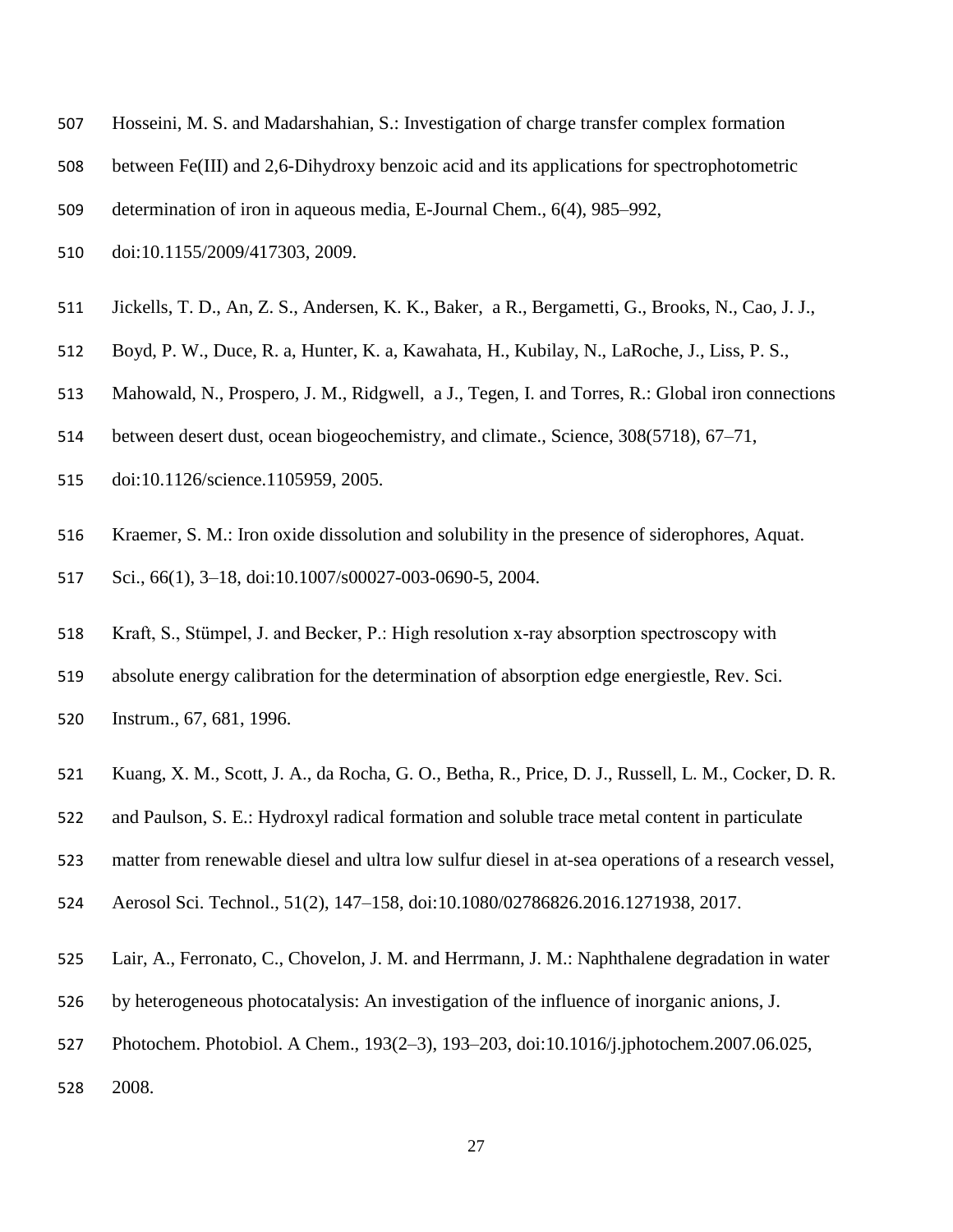- Landreman, A. P., Shafer, M. M., Hemming, J. C., Hannigan, M. P. and Schauer, J. J.: A
- Macrophage-Based Method for the Assessment of the Reactive Oxygen Species (ROS) Activity
- of Atmospheric Particulate Matter (PM) and Application to Routine (Daily-24 h) Aerosol
- Monitoring Studies, Aerosol Sci. Technol., 42(11), 946–957, doi:10.1080/02786820802363819,
- 2008.
- Lawrence, S., Sokhi, R., Ravindra, K., Mao, H., Prain, H. D. and Bull, I. D.: Source
- apportionment of traffic emissions of particulate matter using tunnel measurements, Atmos.
- Environ., 77, 548–557, doi:10.1016/j.atmosenv.2013.03.040, 2013.
- Ledakowicz, S., Miller, J. S. and Olejnik, D.: Oxidation of PAHs in water solutions by
- ultraviolet radiation combined with hydrogen peroxide, Int. J. Photoenergy, 1(1), 1–6,
- doi:10.1155/S1110662X99000100, 1999.
- Li, Y. and Xiang, R.: Particulate pollution in an underground car park in Wuhan, China,
- Particuology, 11(1), 94–98, doi:10.1016/j.partic.2012.06.010, 2013.
- Lough, G. C., Schauer, J. J., Park, J. S., Shafer, M. M., Deminter, J. T. and Weinstein, J. P.:
- Emissions of metals associated with motor vehicle roadways, Environ. Sci. Technol., 39(3), 826–
- 836, doi:10.1021/es048715f, 2005.
- Luo, C., Mahowald, N. M., Meskhidze, N., Chen, Y., Siefert, R. L., Baker, A. R. and Johansen,
- A. M.: Estimation of iron solubility from observations and a global aerosol model, J. Geophys.
- Res. Atmos., 110(23), 1–23, doi:10.1029/2005JD006059, 2005.
- Luo, C., Mahowald, N., Bond, T., Chuang, P. Y., Artaxo, P., Siefert, R., Chen, Y. and Schauer,
- J.: Combustion iron distribution and deposition, Global Biogeochem. Cycles, 22,
- doi:10.1029/2007GB002964, 2008.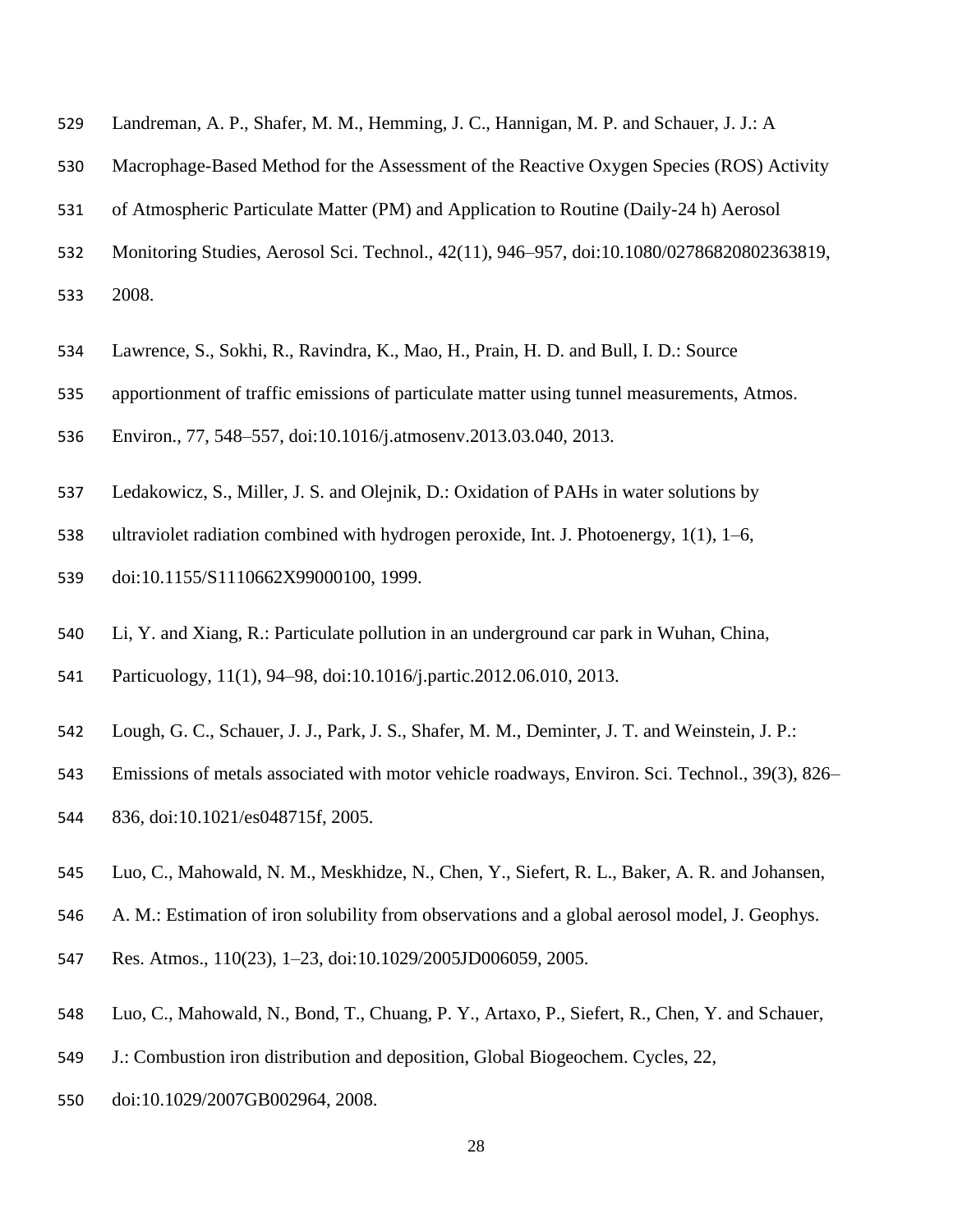- Mackie, D. S., Boyd, P. W., Hunter, K. A. and McTainsh, G. H.: Simulating the cloud processing
- of iron in Australian dust: pH and dust concentration, Geophys. Res. Lett., 32(6), 1–4,
- doi:10.1029/2004GL022122, 2005.
- Majestic, B. J., Schauer, J. J. and Shafer, M. M.: Application of synchrotron radiation for
- measurement of iron red-ox speciation in atmospherically processed aerosols, Atmos. Chem.
- Phys. Atmos. Chem. Phys., 7(Iii), 2475–2487, doi:10.5194/acpd-7-1357-2007, 2007.
- Majestic, B. J., Anbar, A. D. and Herckes, P.: Elemental and iron isotopic composition of
- aerosols collected in a parking structure, Sci. Total Environ., 407(18), 5104–5109,
- doi:10.1016/j.scitotenv.2009.05.053, 2009.
- Marcus, M. A., Macdowell, A. A., Celestre, R., Manceau, A., Miller, T., Padmore, H. A. and
- Sublett, R. E.: Beamline 10.3.2 at ALS: a hard X-ray microprobe for environmental and
- materials sciences, J. Synchrotron Radiat., 11, 239–247, doi:10.1107/S0909049504005837, 2004.
- Marcus, M. A., Westphal, A. J. and Fakra, S. C.: Classification of Fe-bearing species from K-
- edge XANES data using two-parameter correlation plots, J. Synchrotron Radiat., 15(5), 463–
- 468, doi:10.1107/S0909049508018293, 2008.
- May, A. A., Nguyen, N. T., Presto, A. A., Gordon, T. D., Lipsky, E. M., Karve, M., Gutierrez,
- A., Robertson, W. H., Zhang, M., Brandow, C., Chang, O., Chen, S., Cicero-Fernandez, P.,
- Dinkins, L., Fuentes, M., Huang, S. M., Ling, R., Long, J., Maddox, C., Massetti, J., McCauley,
- E., Miguel, A., Na, K., Ong, R., Pang, Y., Rieger, P., Sax, T., Truong, T., Vo, T., Chattopadhyay,
- S., Maldonado, H., Maricq, M. M. and Robinson, A. L.: Gas- and particle-phase primary
- emissions from in-use, on-road gasoline and diesel vehicles, Atmos. Environ., 88, 247–260,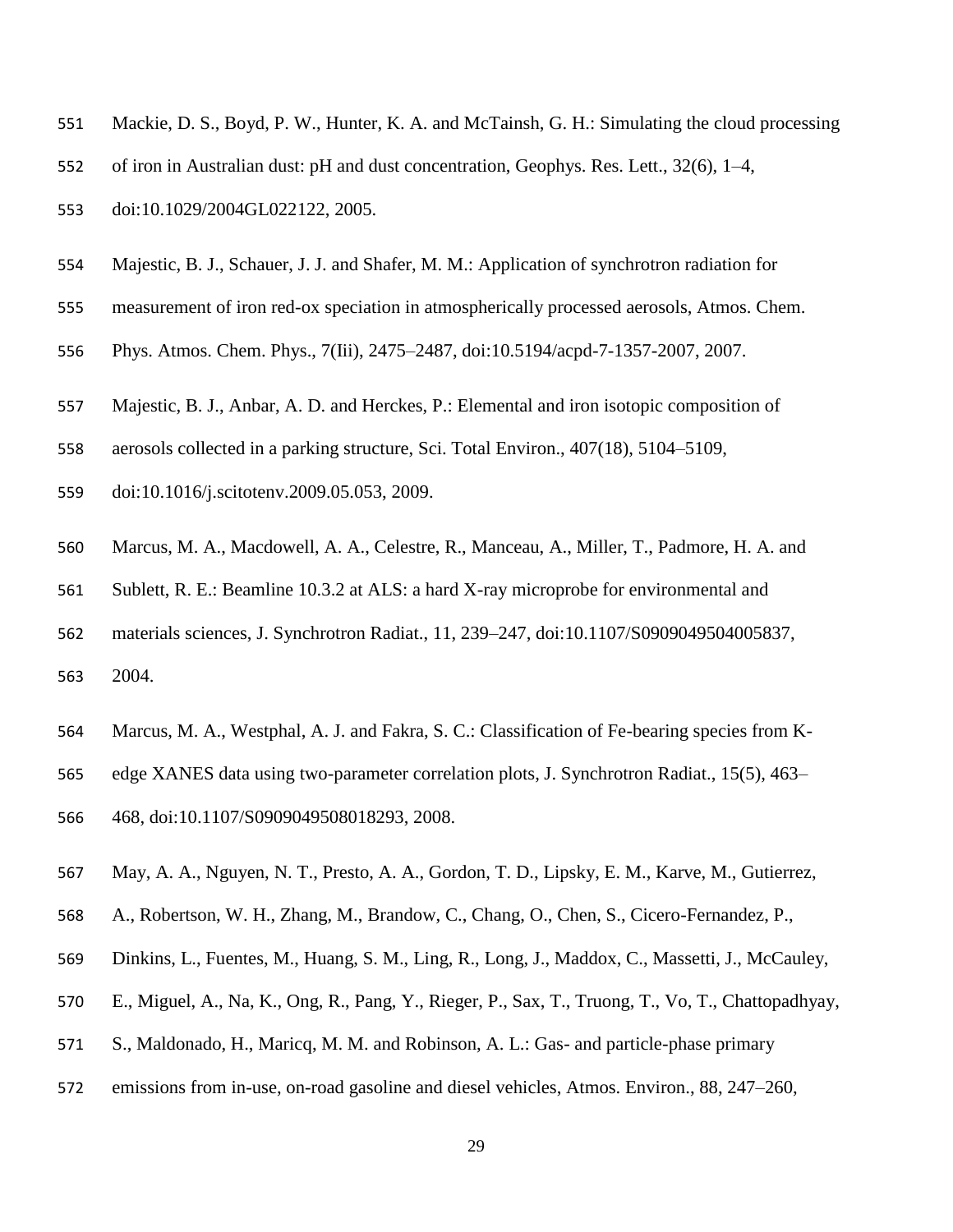- doi:10.1016/j.atmosenv.2014.01.046, 2014.
- Moore, J. K. and Abbott, M. R.: Surface chlorophyll concentrations in relation to the Antarctic
- Polar Front: Seasonal and spatial patterns from satellite observations, J. Mar. Syst., 37(1–3), 69–
- 86, doi:10.1016/S0924-7963(02)00196-3, 2002.
- Neyens, E. and Baeyens, J.: A review of classic Fenton's peroxidation as an advanced oxidation
- technique, J. Hazard. Mater., 98(1–3), 33–50, doi:10.1016/S0304-3894(02)00282-0, 2003.
- Norbeck, J. M., Durbin, T. D. and Truex, T. J.: Measurement of primary particulate matter
- emissions from light-duty motor vehicles, Riverside., 1998.
- Oakes, M., Weber, R. J., Lai, B., Russell, A. and Ingall, E. D.: Characterization of iron
- speciation in urban and rural single particles using XANES spectroscopy and micro X-ray
- fluorescence measurements: Investigating the relationship between speciation and fractional iron
- solubility, Atmos. Chem. Phys., 12(2), 745–756, doi:10.5194/acp-12-745-2012, 2012a.
- Oakes, M., Ingall, E. D., Lai, B., Shafer, M. M., Hays, M. D., Liu, Z. G., Russell, A. G. and
- Weber, R. J.: Iron solubility related to particle sulfur content in source emission and ambient fine
- particles, Environ. Sci. Technol., 46(12), 6637–6644, doi:10.1021/es300701c, 2012b.
- Paris, R. and Desboeufs, K. V.: Effect of atmospheric organic complexation on iron-bearing dust
- solubility, Atmos. Chem. Phys., 13(9), 4895–4905, doi:10.5194/acp-13-4895-2013, 2013.
- Paris, R., Desboeufs, K. V. and Journet, E.: Variability of dust iron solubility in atmospheric
- waters: Investigation of the role of oxalate organic complexation, Atmos. Environ., 45(36),
- 6510–6517, doi:10.1016/j.atmosenv.2011.08.068, 2011.
- Park, S., Nam, H., Chung, N., Park, J.-D. and Lim, Y.: The role of iron in reactive oxygen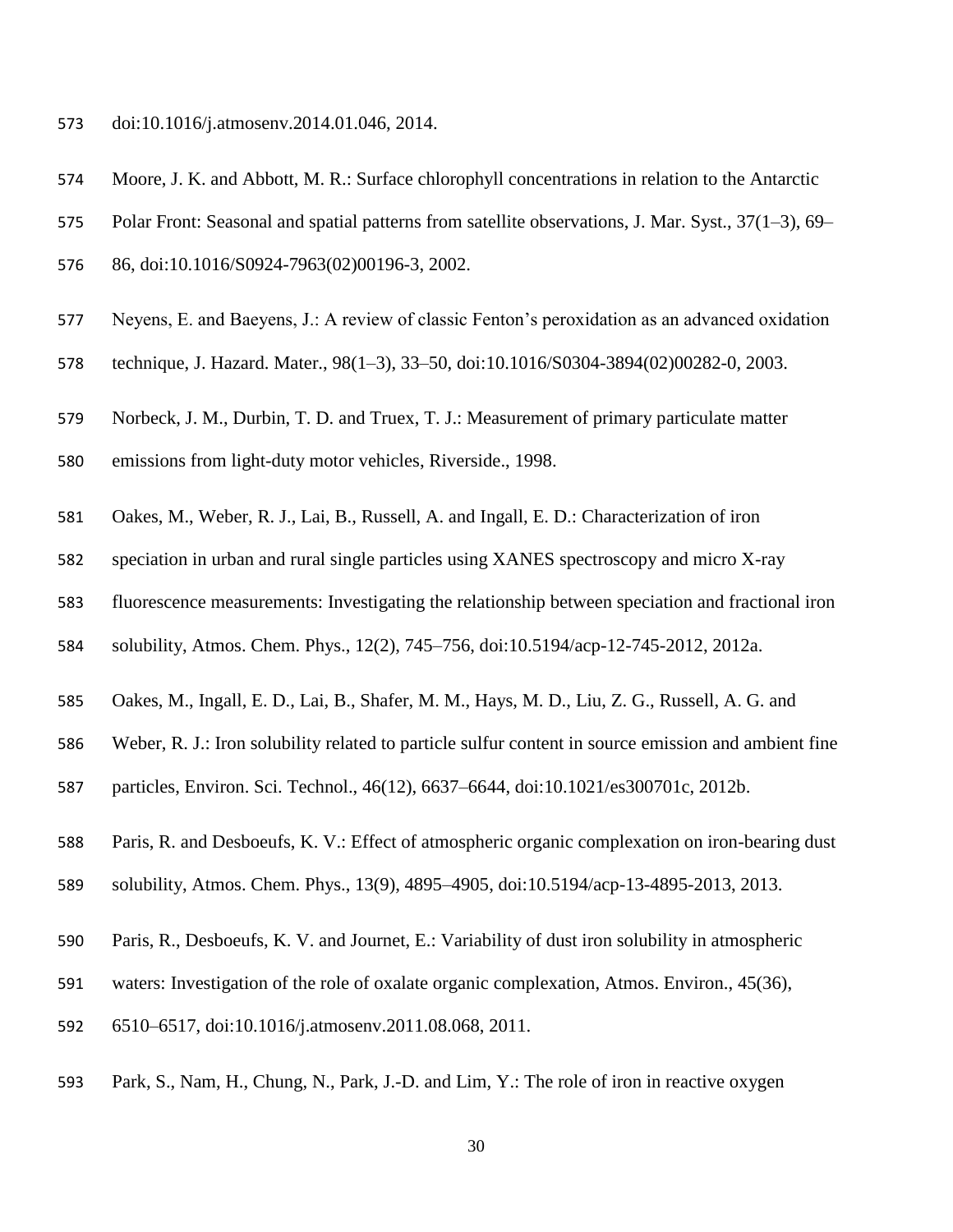- species generation from diesel exhaust particles, Toxicol. Vitr., 20(6), 851–857,
- doi:10.1016/j.tiv.2005.12.004, 2006.
- Pehkonen, S. O., Siefert, R., Erel, Y., Webb, S. and Hoffmann, M. R.: Photoreduction of Iron
- Oxyhydroxides in the Presence of Important Atmospheric Organic Compounds, Environ. Sci.
- Technol., 27(10), 2056–2062, doi:10.1021/es00047a010, 1993.
- Pignatello, J. J., Oliveros, E. and MacKay, A.: Advanced oxidation processes for organic
- contaminant destruction based on the fenton reaction and related chemistry, Crit. Rev. Environ.
- Sci. Technol., 36(1), 1–84, doi:10.1080/10643380500326564, 2006.
- Rubio-Clemente, A., Torres-Palma, R. A. and Peñuela, G. A.: Removal of polycyclic aromatic
- hydrocarbons in aqueous environment by chemical treatments: A review, Sci. Total Environ.,
- 478, 201–225, doi:10.1016/j.scitotenv.2013.12.126, 2014.
- Saliba, G., Saleh, R., Zhao, Y., Presto, A. A., Lambe, A. T., Frodin, B., Sardar, S., Maldonado,
- H., Maddox, C., May, A. A., Drozd, G. T., Goldstein, A. H., Russell, L. M., Hagen, F. and
- Robinson, A. L.: Comparison of Gasoline Direct-Injection (GDI) and Port Fuel Injection (PFI)
- Vehicle Emissions: Emission Certification Standards, Cold-Start, Secondary Organic Aerosol
- Formation Potential, and Potential Climate Impacts, Environ. Sci. Technol., 51(11), 6542–6552,
- doi:10.1021/acs.est.6b06509, 2017.
- Schauer, J. J., Kleeman, M. J., Cass, G. R. and Simoneit, B. R. T.: Measurement of emissions
- from air pollution sources. 5. C1-C32 organic compounds from gasoline-powered motor
- vehicles., Environ. Sci. Technol., 36(6), 1169–1180, doi:10.1021/es0108077, 2002.
- Sedwick, P. N., Sholkovitz, E. R. and Church, T. M.: Impact of anthropogenic combustion
- emissions on the fractional solubility of aerosol iron: Evidence from the Sargasso Sea,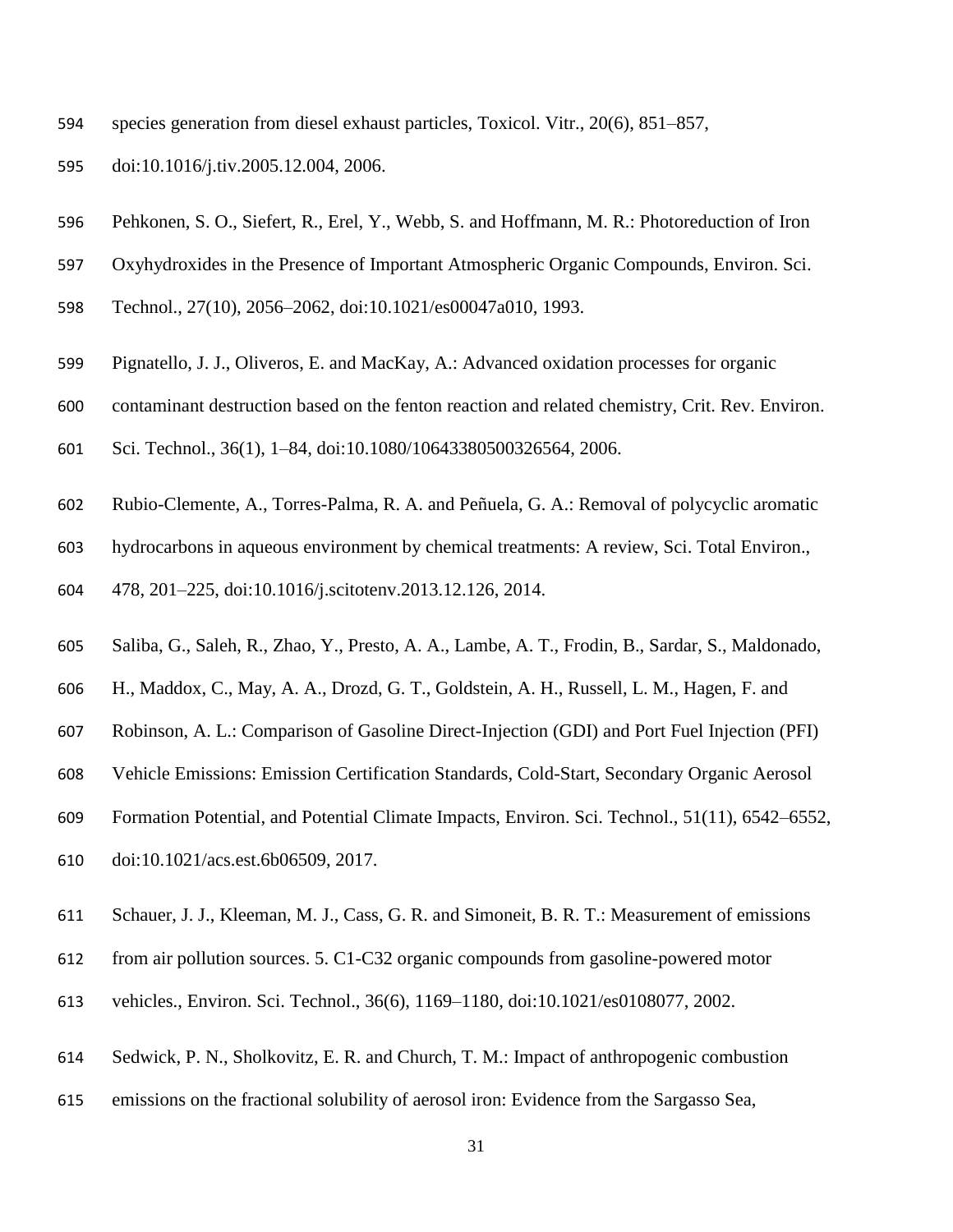- Geochemistry, Geophys. Geosystems, 8(10), doi:10.1029/2007GC001586, 2007.
- Shi, Z., Krom, M. D., Jickells, T. D., Bonneville, S., Carslaw, K. S., Mihalopoulos, N., Baker, A.
- R. and Benning, L. G.: Impacts on iron solubility in the mineral dust by processes in the source
- region and the atmosphere: A review, Aeolian Res., 5, 21–42, doi:10.1016/j.aeolia.2012.03.001,
- 2012.
- Sholkovitz, E. R., Sedwick, P. N. and Church, T. M.: Influence of anthropogenic combustion
- emissions on the deposition of soluble aerosol iron to the ocean: Empirical estimates for island
- sites in the North Atlantic, Geochim. Cosmochim. Acta, 73(14), 3981–4003,
- doi:10.1016/j.gca.2009.04.029, 2009.
- Sholkovitz, E. R., Sedwick, P. N., Church, T. M., Baker, A. R. and Powell, C. F.: Fractional
- solubility of aerosol iron: Synthesis of a global-scale data set, Geochim. Cosmochim. Acta, 89,
- 173–189, doi:10.1016/j.gca.2012.04.022, 2012.
- Stumm, W. and Morgan, J. J.: Aquatic Chemistry: Chemical Equilibria and Rates in Natural Waterse, 3rd ed., Wiley-Interscience., 1996.
- Tagliabue, A., Bowie, A. R., Philip, W., Buck, K. N., Johnson, K. S. and Saito, M. A.: Review
- The integral role of iron in ocean biogeochemistry, Nat. Publ. Gr., 543(7643), 51–59,
- doi:10.1038/nature21058, 2017.
- Verma, V., Fang, T., Guo, H., King, L., Bates, J. T., Peltier, R. E., Edgerton, E., Russell, A. G.
- and Weber, R. J.: Reactive oxygen species associated with water-soluble PM2.5 in the
- southeastern United States: Spatiotemporal trends and source apportionment, Atmos. Chem.
- Phys., 14(23), 12915–12930, doi:10.5194/acp-14-12915-2014, 2014.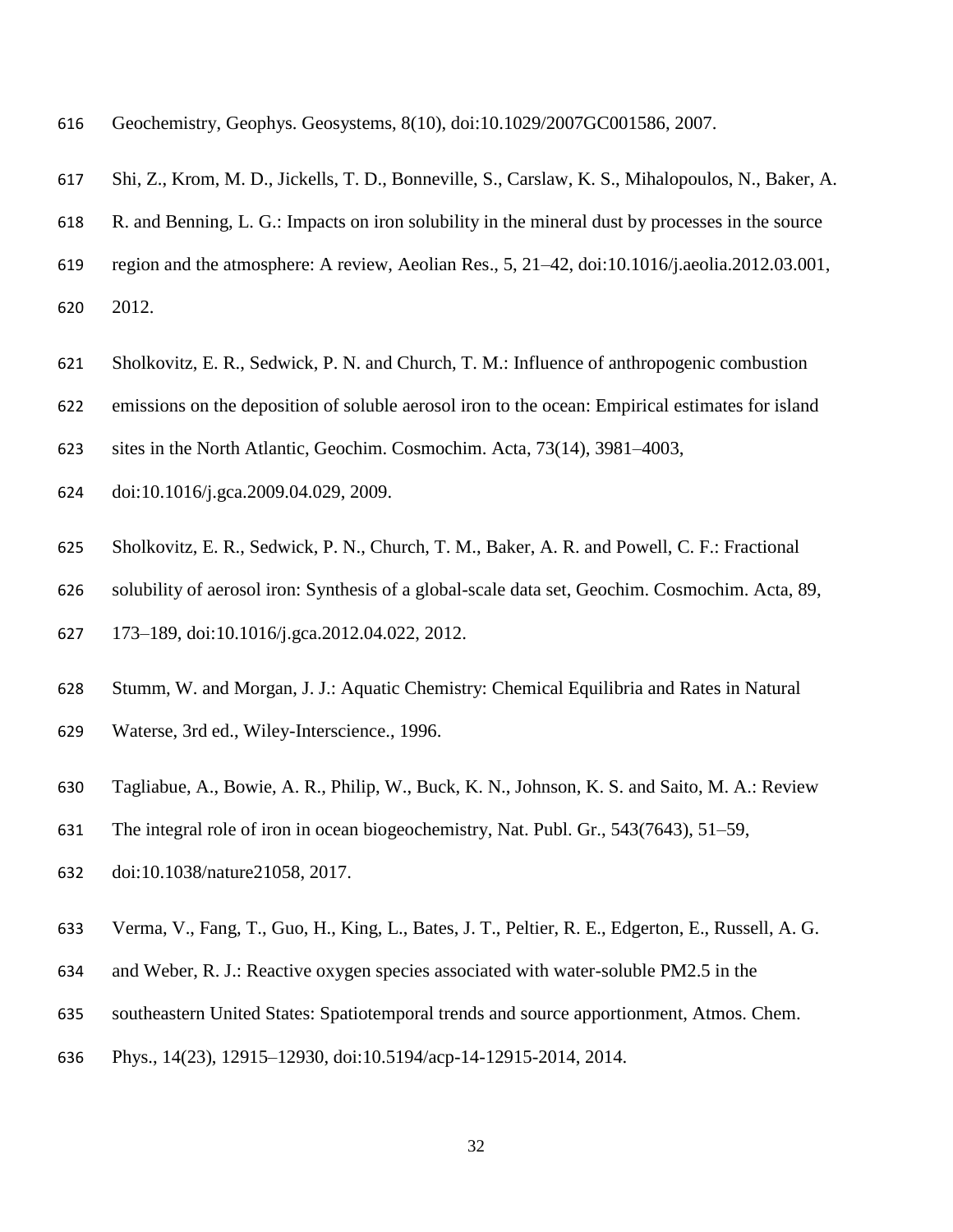- Vile, G. F., Winterbourn, C. C. and Sutton, H. C.: Radical-driven fenton reactions: Studies with paraquat, adriamycin, and anthraquinone 6-sulfonate and citrate, ATP, ADP, and pyrophosphate iron chelates, Arch. Biochem. Biophys., 259(2), 616–626, doi:10.1016/0003-9861(87)90528-5, 1987.
- Wang, Y., Arellanes, C. and Paulson, S. E.: Hydrogen peroxide associated with ambient fine-
- mode, diesel, and biodiesel aerosol particles in Southern California, Aerosol Sci. Technol., 46(4),

394–402, doi:10.1080/02786826.2011.633582, 2012.

- Zhao, Y., Nguyen, N. T., Presto, A. A., Hennigan, C. J., May, A. A. and Robinson, A. L.:
- Intermediate Volatility Organic Compound Emissions from On-Road Diesel Vehicles: Chemical
- Composition, Emission Factors, and Estimated Secondary Organic Aerosol Production, Env. Sci.

Tech., 49, 11516–11526, doi:10.1021/acs.est.5b02841, 2015.

- Zhao, Y., Nguyen, N. T., Presto, A. A., Hennigan, C. J., May, A. A. and Robinson, A. L.:
- Intermediate Volatility Organic Compound Emissions from On-Road Gasoline Vehicles and
- Small Off-Road Gasoline Engines., Environ. Sci. Technol., 50, 4554–4563,
- doi:10.1021/acs.est.5b06247, 2016.
- Zhu, X., Prospero, J. M., Savoie, D. L., Millero, F. J., Zika, R. G. and Saltzman, E. S.:
- Photoreduction of iron(III) in marine mineral aerosol solutions, J. Geophys. Res. Atmos.,
- 98(D5), 9039–9046, doi:10.1029/93JD00202, 1993.
- Tables and Figures and Captions
- Table 1: Average of total trace total and water soluble elements from car exhaust reported in EF
- 657 ( $\mu$ g kg-fuel<sup>-1</sup>). These samples represent a range of different makes and models of cars. The
- 658 values in the parenthesis are the range of the vehicle populualtion.  $(n=32)$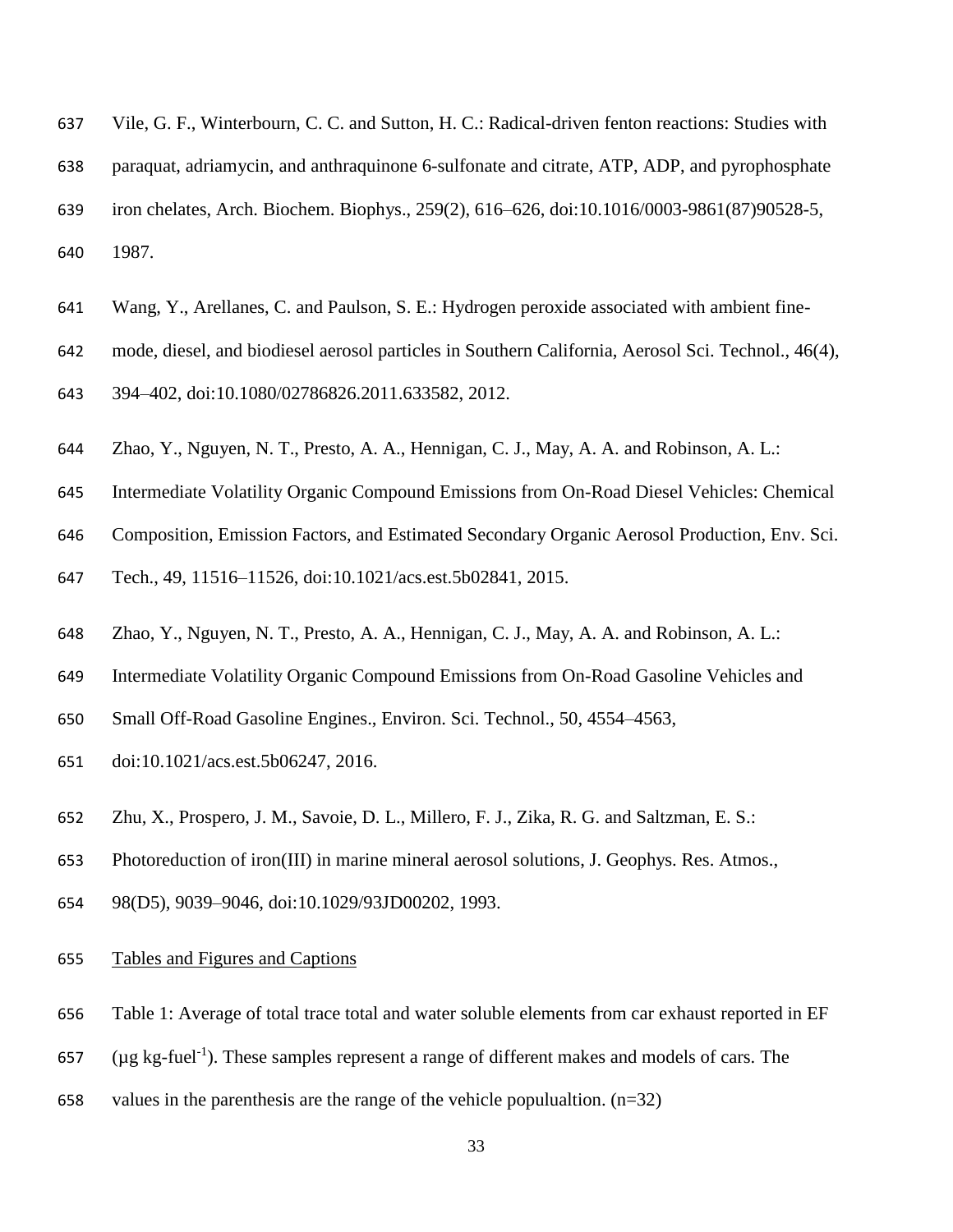| 659        | Table 2: Comparison of exhaust composition in g km <sup>-1</sup> from different dynamometer studies |
|------------|-----------------------------------------------------------------------------------------------------|
| 660        | which included both gasoline and diesel powered light duty vehicles. The values are the mean of     |
| 661        | the vehicle population and the values in the parenthesis are the minimum and maximum values.        |
| 662        | This table is in $g \, km^{-1}$ opposed to $g \, kg$ -fuel <sup>-1</sup> in Table 1.                |
| 663        |                                                                                                     |
|            |                                                                                                     |
| 664        |                                                                                                     |
| 665        |                                                                                                     |
|            |                                                                                                     |
| 666        |                                                                                                     |
| 667        |                                                                                                     |
|            |                                                                                                     |
| 668        |                                                                                                     |
| 669        |                                                                                                     |
| 670        |                                                                                                     |
|            |                                                                                                     |
| 671        |                                                                                                     |
| 672        |                                                                                                     |
|            |                                                                                                     |
| 673        |                                                                                                     |
| 674        |                                                                                                     |
| 675<br>676 | Table 1:                                                                                            |
|            | <b>Total Elements</b><br><b>Water-Soluble Elements</b>                                              |
|            | Trace elements ( $\mu$ g kg-fuel <sup>-1</sup> )                                                    |
|            | 50(0, 200)<br>30 (0, 100)<br>Na                                                                     |
|            | 40 (0, 200)<br>8(0, 60)<br>Mg                                                                       |
|            | AI<br>100(0, 2000)<br>20 (0, 100)<br>20(0, 100)<br>20 (0, 100)<br>$\bf K$                           |
|            |                                                                                                     |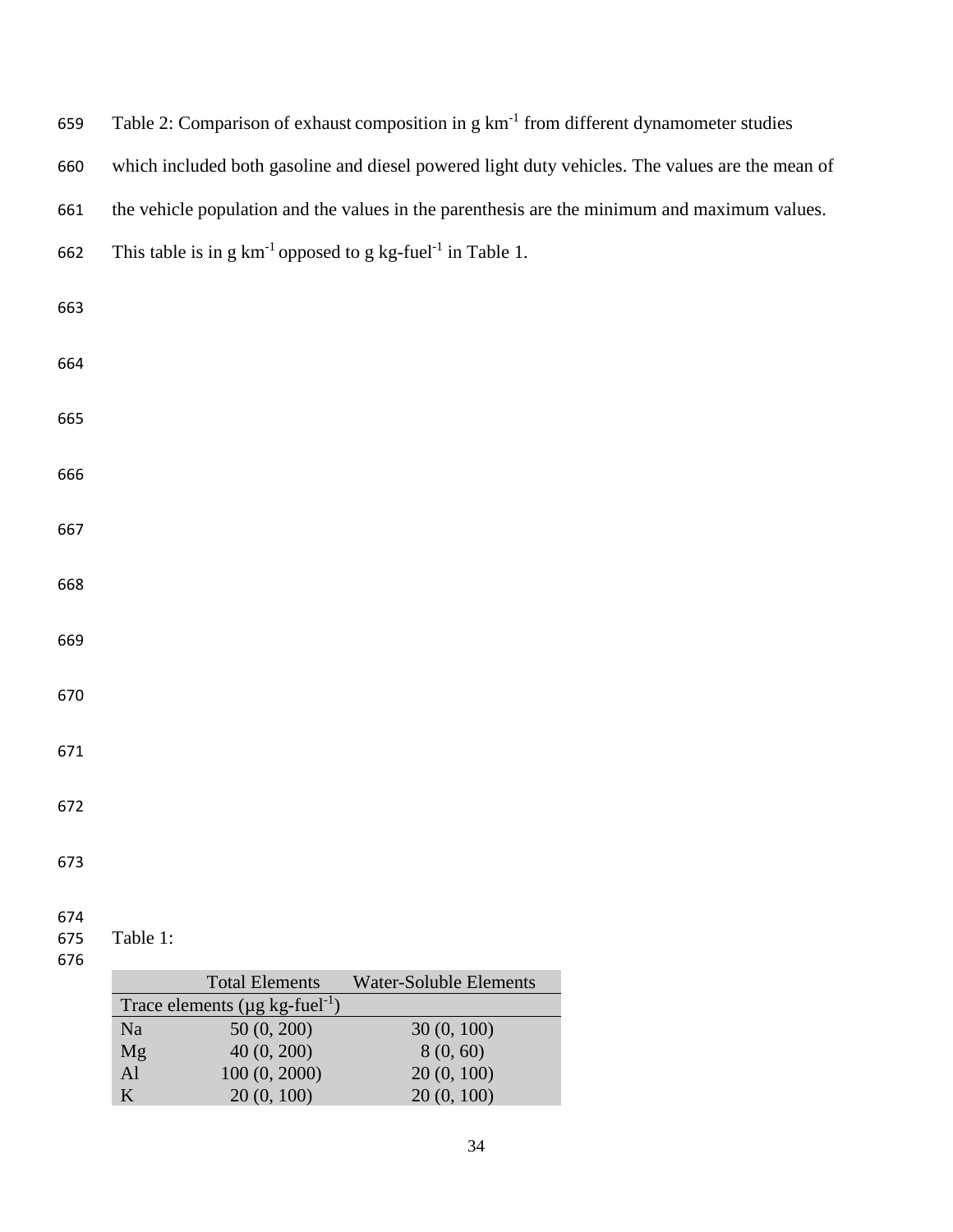|          | Ca          | 200 (0, 1000)  | 200 (0, 1000)  |
|----------|-------------|----------------|----------------|
|          | Ti          | 1(0, 60)       | 0.2(0, 2)      |
|          | $\mathbf V$ | 0.02(0, 0.7)   | 0.02(0, 0.7)   |
|          | Cr          | 5(0.04, 20)    | 0.6(0, 4)      |
|          | Mn          | 2(0.02, 10)    | 1(0.007, 8)    |
|          | Fe          | 80 (0, 400)    | 20 (0, 200)    |
|          | Co          | 0.2(0, 1)      | 0.04(0, 0.7)   |
|          | Ni          | 5(0, 30)       | 2(0, 10)       |
|          | Cu          | 20 (0, 200)    | 20 (0, 100)    |
|          | Zn          | 60 (0, 300)    | 40 (0, 300)    |
|          | As          | 0.006(0, 0.03) | 0.006(0, 0.03) |
|          | Se          | 0.3(0, 2)      | 0.05(0, 0.5)   |
|          | <b>Rb</b>   | 0.2(0, 0.5)    | 0.01(0, 0.1)   |
|          | Sr          | 1(0.01, 4)     | 0.6(0.003, 3)  |
|          | Mo          | 5(0, 20)       | 3(0.002, 30)   |
|          | Rh          | 0.06(0, 0.5)   | 0.007(0, 0.1)  |
|          | Pd          | 0.8(0, 6)      | 0.3(0, 4)      |
|          | Ag          | 0.1(0, 2)      | 0.03(0, 0.5)   |
|          | Cd          | 0.007(0, 0.3)  | 0.009(0, 0.05) |
|          | Sb          | 0.2(0, 1)      | 0.1(0, 0.9)    |
|          | Cs          | 0.005(0, 0.02) | 0.002(0, 0.02) |
|          | Ba          | 5(0, 20)       | 3(0.06, 20)    |
|          | Ce          | 4(0, 40)       | 0.4(0, 2)      |
|          | Pt          | 0.04(0, 0.4)   | 0.01(0, 0.2)   |
|          | Pb          | 0.4(0, 7)      | 0.3(0, 7)      |
|          | $\mathbf U$ | 0.002(0, 0.03) | 0.002(0, 0.03) |
|          |             |                |                |
|          |             |                |                |
|          |             |                |                |
|          |             |                |                |
|          |             |                |                |
|          |             |                |                |
|          |             |                |                |
|          |             |                |                |
|          |             |                |                |
|          |             |                |                |
|          |             |                |                |
|          |             |                |                |
|          |             |                |                |
|          |             |                |                |
| Table 2: |             |                |                |
|          |             |                |                |

678

679

680

681

682